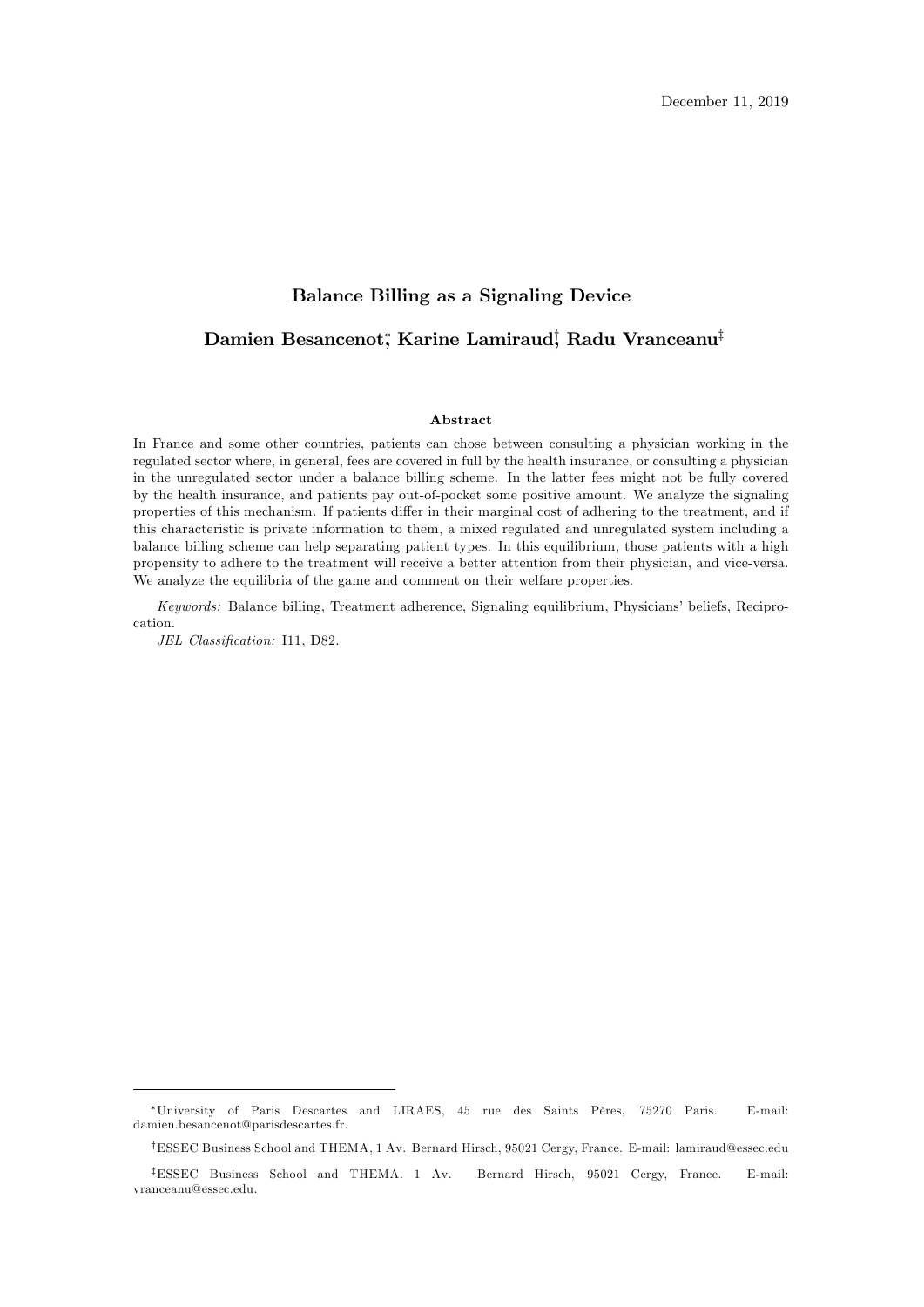## 1 Introduction

In general, health authorities in the developed world regulate the market for outpatient care by setting a cap on fees that physicians can charge; furthermore, most of the times these regulated fees are reimbursed in full by the national health insurance scheme. However, in several countries, all or some categories of physicians are allowed to charge patients more than the regulated fee, a mechanism referred to as "balance billing", "bulk-billing" or "extra-billing". In this case, patients will have to pay out-of-pocket the extra fee or at least a part of it.

For instance, in France specialist physicians can opt between the legal framework of the "sector 1" and agree to provide medical services at a regulated fee, covered in full by a combination of public and private insurance schemes<sup>1</sup>, or the legal framework of "sector 2" under which they can charge an extra fee on top of the regulated fee. In 2017, 46% of the specialized physicians were registered with the sector 2 (DREES, 2018). If private insurance schemes do cover a large part of these extra expenses, some of them will be charged to the patient (see Clerc et al., 2012; Coudin et al., 2015, Dormont and Peron, 2016). The report of the DREES (2018) indicates that the uncovered fees totaled 2bn euros in 2017. Based on survey data from 2012, Dormont and Peron (2016) estimate the sector 2 out-of-pocket payment at 439 euros per patient\*year. Belgium is running a similar system (Lecluyse et al., 2009).

In the US, before 1984 a significant number of physicians applied balance billing to beneficiaries of national health insurance for the 65+ year old (US Medicare). Between 1984 and 1990, a wave of regulations were adopted to prompt physicians to gradually abandon the balance billing system. If in 1984, balance billing amounted to 27% of the total out-of-pocket payments charged to Medicare beneficiaries, additional charges are now limited to  $10\%$  of the fee set by the federal health insurance (Kifmann and Scheuer, 2011). Interestingly, McKnight (2007) studied this transition and reported no variation in the quality of the provided service.<sup>2</sup>

General criticism against balance billing in these countries emphasizes that the system comes with high and unsustainable charges for patients with little value added for them, as today there

 $1$  Except for a one euro co-payment, introduced in 2005.

<sup>2</sup> See also Epp et al. (2000) for the presentation of balance billing in Canada.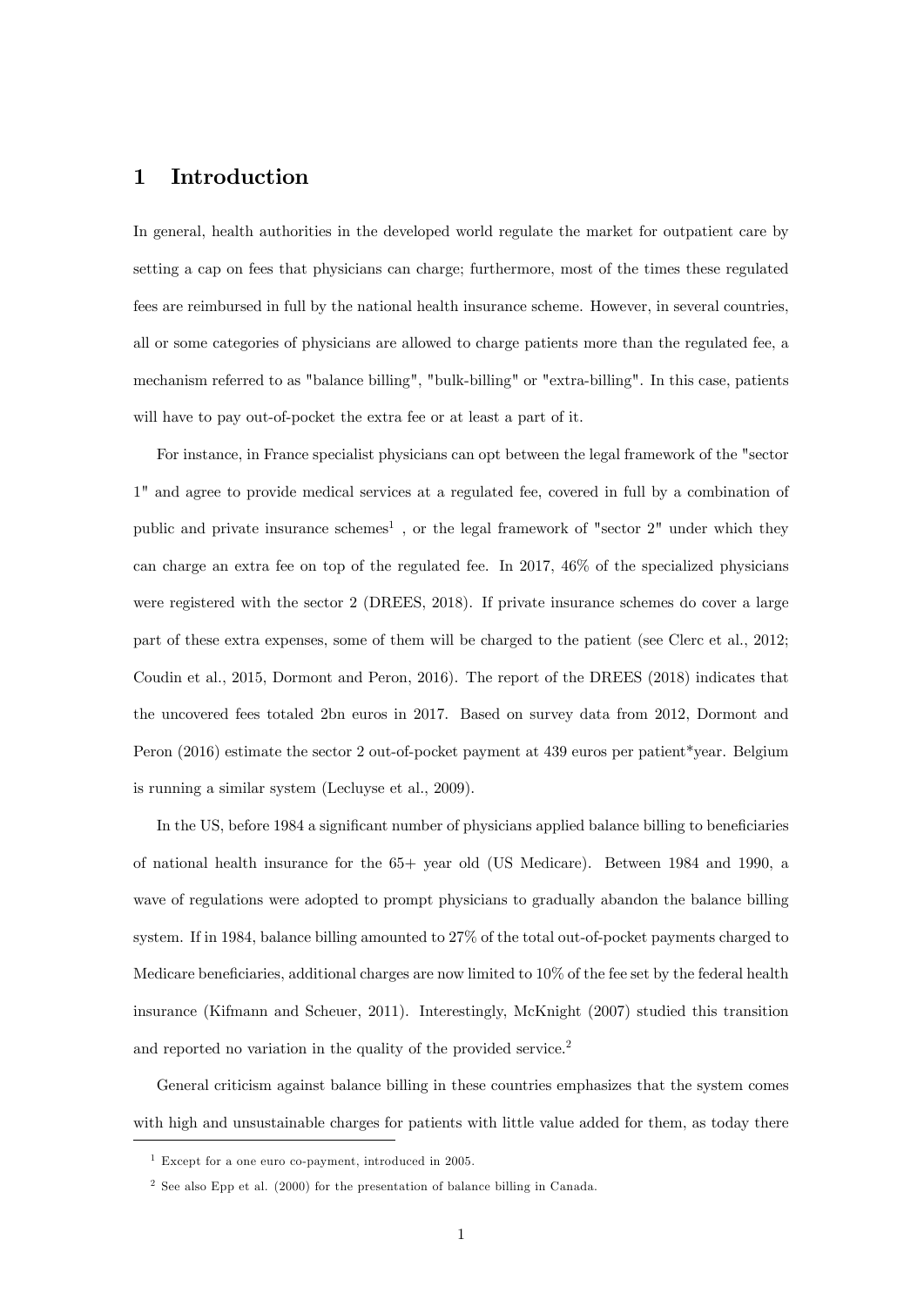is no evidence that physicians who charge supplementary fees provide better quality care than those who do not (Calconen and Van den Ven, 2019). High balance billing fees also contribute to mounting health expenses, and put additional stress on private insurance companies that cover these expenses. The list of benefits seems to be much shorter, pointing out in general the provision of higher income to physicians without an additional burden on the public spending.

This paper suggests that a well-designed balance billing system might provide a useful signaling mechanism for patients to sort according to their willingness to adhere to a treatment. It therefore provides a complementary explanation to the persistence of balance-billing in many countries. We analyze the functioning of a dual payment system for primary health care, including a regulated sector where cares are free of any supplement, and an unregulated sector which physicians are entitled to balance bill patients. The allocation of physicians to the sectors is exogenously given.<sup>3</sup> By paying a supplementary fee, depending on the equilibrium, patients might signal their willingness to adhere to the treatment. Our equilibrium analysis goes beyond the classical signaling model in which players can choose one action to signal their type (Spence, 1973; 2002), by including as an additional decision layer the optimal choice of effort by the patient. Thus, the equilibrium strategy of a player includes his billing strategy and the choice of effort. With two types of patients, the optimal effort of one type depends on the physicians' expected effort, which in turn depends on the equilibrium efforts of both type of patients. To our knowledge, there is no other theoretical analysis of the balance billing mechanism to show under which conditions this system can help sorting patient types, and prompt them to adjust their effort to adhere to a treatment.

The model is inspired by the French organization of the outcare patient market. We assume that physicians, who deliver the same service, can work either in the "sector 1" where fees are regulated and covered by the health insurances, or in the "sector 2" where physicians can charge a supplementary fee on top of the regulated fee which is not fully covered by the insurances (Coudin et al., 2015; Calconen and Van den Ven, 2019). We analyze in this context the game between a patient and his physician who interact in the joint production of the health care service.

<sup>&</sup>lt;sup>3</sup> We do not analyze here physicians' long term decision on whether to work in sector 1 or in sector 2. See Besancenot and Vranceanu (2017) for an equilibrium search model where physicians optimally choose the sector of activity.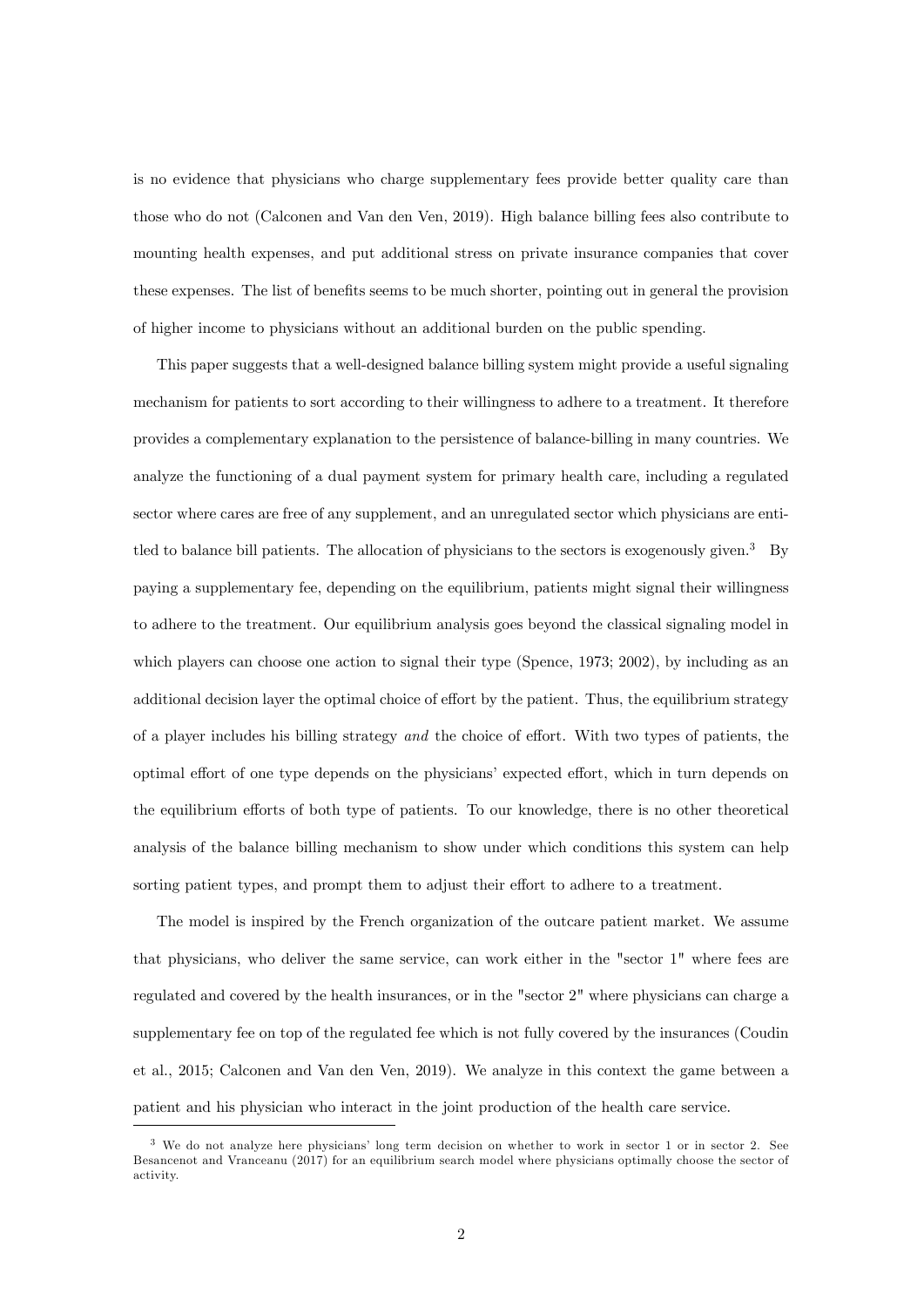An impressive body of literature in social science and medicine was dedicated to the analysis of the patient-physician interaction, and how this interaction is impacting the actual and perceived quality of the treatment (inter alia: Parson, 1951; Buller and Stone, 1992; Charles et al., 1997; Heritage and Maynard, 2006).

One essential factor contributing to the success of a treatment is the patient's adherence to that treatment, i.e., the extent to which his behavior in terms of taking medication, following diets and changing lifestyle coincides with the received medical advice (inter alia, Davis, 1968; Haynes, 1979; Vermeire et al., 2001; DiMateo et al., 2002; DiMateo, 2004; Simpson et al., 2006; Iuga and McGuire, 2014). As a sheer example of how serious this issue can be, survey data reveal that seventy-Öve percent of Americans have trouble taking their medicine as directed; nonadherence to treatments accounted for an estimated 125,000 deaths annually and at least 10 percent of hospitalizations in the United States in 2012 (Benjamin, 2012). Following this literature, we will assume that patients differ in their propensity to adhere to the treatment (Giuffrida and Gravelle, 1998; Lamiraud and Geoffard, 2007), and this characteristic is private information to them. To keep the analysis simple, we assume that there are only two types of patients: those with a low and those with a high marginal cost of adhering to the treatment.

If the patient effort is important, so is the physician's investment in the relationship with the patient.<sup>4</sup> In our model, we follow Balsa and McGuire (2003) and Fichera et al. (2018) to assume that the health production function positively depends on both the effort provided by the patient to adhere to the treatment, and the effort provided by the physician in terms of attention, interest and time dedicated to his patient. Using observations from a large sample of interactions between English doctors and patients with cardiovascular diseases in 2004-2006, Fichera et al.  $(2018)$  verified that the two efforts complement each other.

It is commonly accepted that, beyond other more materialistic concerns, physicians care about the health of the patient (Arrow, 1963; Ellis and McGuire, 1986; Balsa and McGuire, 2003).<sup>5</sup>

<sup>&</sup>lt;sup>4</sup> Many studies in the psychology of health care emphasize the role of physician's empathy toward the patient (e.g., Derksen et al., 2013; Kelm et al., 2014).

 $5$  Recent experimental studies corroborate the assumption of the altruisitic behavior of physicians (e.g., Godager and Wiesen, 2013; Kesternich et al. 2016).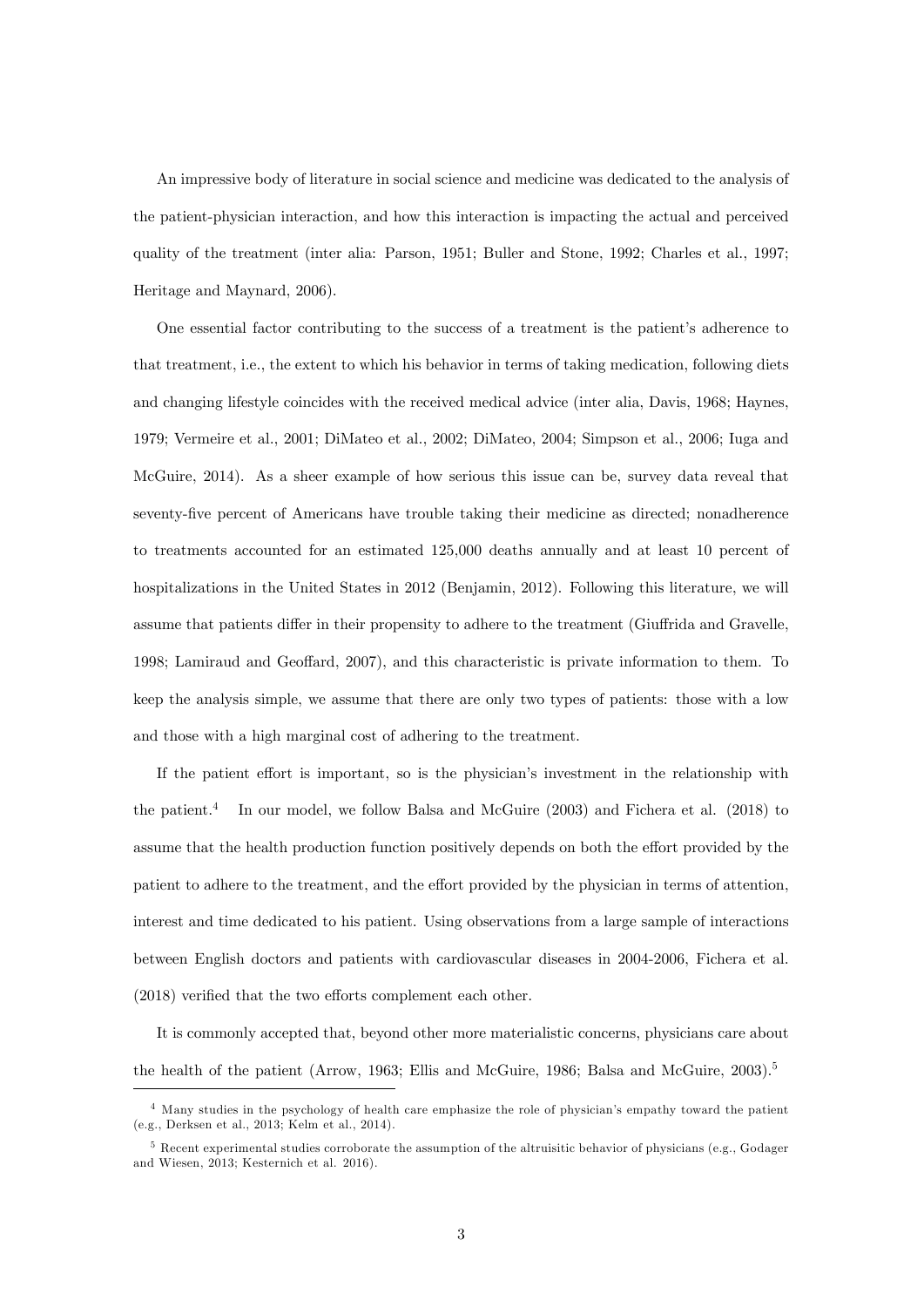Using a simple utility maximization framework that takes into account this dual goal and the cost of effort, we show that the physician's optimal behavior consists into aligning his/her own effort to the effort of the patient as he/she perceives it. Because the effort of the patient is unobservable. the physician will use the information provided by the payment strategy to update his/her beliefs about the type and effort of the patient.

The paper determines the equilibria of this game. Equilibrium is defined as a situation in which all patients chose their best billing and effort strategies, given the physicians' beliefs, and physicians' beliefs are correct given the best billing strategy and effort choice by the patients. As a most interesting case, the game presents a separating equilibrium in which only patients with a high propensity to adhere to the treatment will use the balance billing system, and patients with a low propensity to adhere to the treatment will use the regulated system (no charge). In this equilibrium, the "compliant" patient provides the high effort level, and the "reluctant" type provides the low effort level. Furthermore, physicians perfectly identify the two types and adapt their own effort to the effort of the patients. The welfare of the compliant patients is the highest. The separating equilibrium is not the only equilibrium of this game. If the balance billing fee is too high, the model presents a pooling equilibrium in which nobody pays it, and physicians cannot infer the type of patients from their billing strategy. The welfare of the "compliant" patients is lower in this equilibrium compared to the separating equilibrium.

The intuition underlying our main result is also present in Balsa and McGuire (2003) who explained how stereotypic beliefs can be supported as an equilibrium with health-care discrimination: because physicians believe that black patients are less compliant than the white patients, for some parameters of the problem it might be optimal for the white (black) patients to comply (and respectively not to comply). Our analysis is enriching this perspective, as it involves two decisions (whether to pay for the signal or not, and the effort level of each type). In Balsa and McGuire (2003), the type is directly observable (color of the skin); in our analysis the type is not observable; patients can signal themselves or not, then will adapt the effort accordingly. As a consequence, the belief formation mechanism is also more sophisticated, in particular for the mixed strategy equilibria.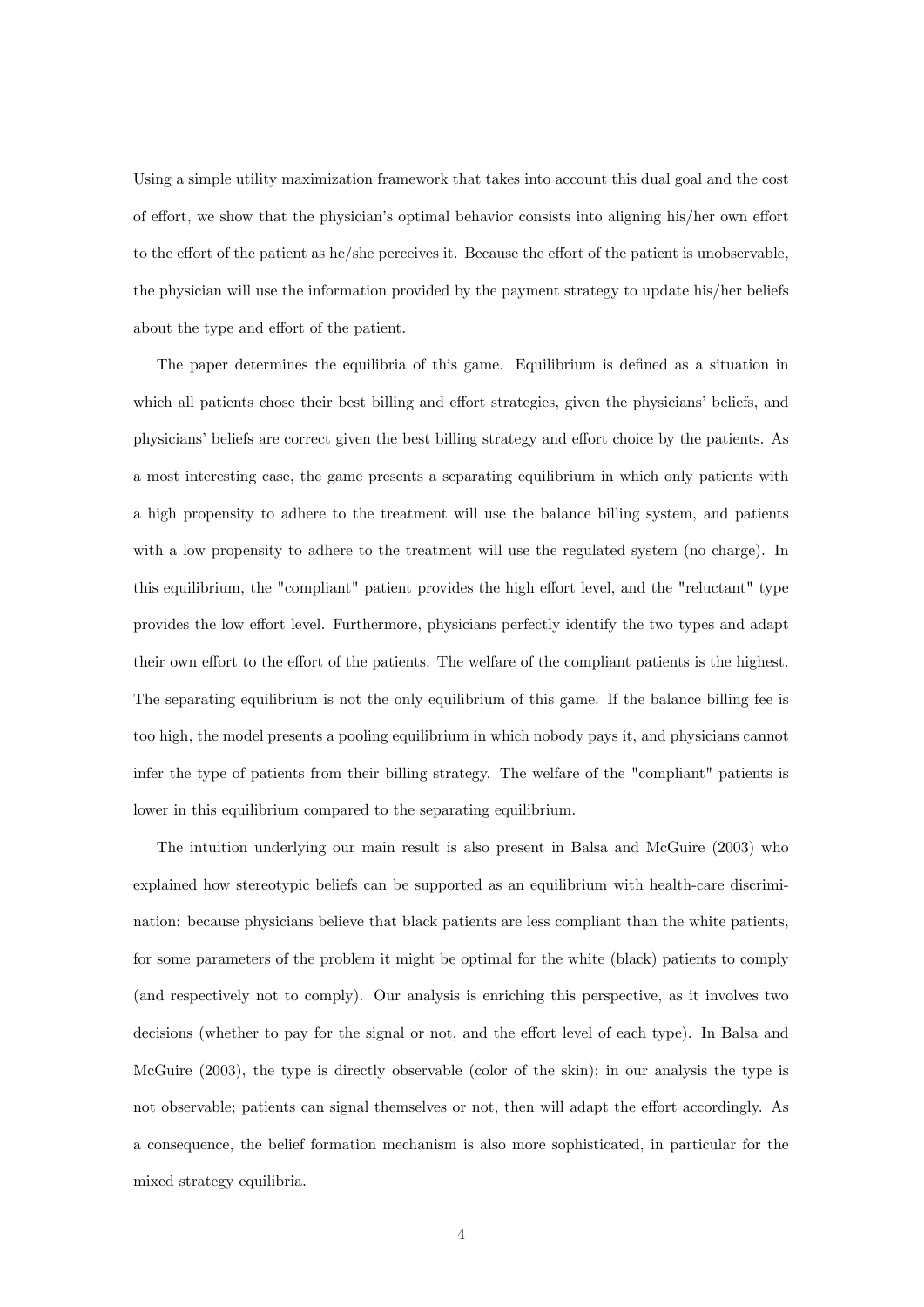Related to our work, a substantial number of papers in the industrial organization of the health care sector analyze balance billing and its welfare properties through the prism of price discrimination. Early models represented the physician as a monopolist providing a homogenous quality service who can price discriminate between patients with a different willingness to pay (Mitchell and Cromwell, 1982; Zuckerman and Holahan, 1991; Savage and Jones, 2004). In these models, balance billing can only increase the rents of physicians at the expense of patients. Feldman and Sloan (1988) argue that a monopolist physician subject to balance billing constraints would alter the quality of the service.

Glazer and McGuire (1993) analyzed monopolistic competition between two physicians who can engage in price and quality differentiation. They reveal the existence of a positive fee that maximizes social welfare, and show that restrictions on balance billing as applied in the US in the late 1980s would reduce quality of care for all patients, regardless of whether they pay an extra fee or not. Kifmann and Scheuer (2011) use the same model to show that a mixed system, with balance billing and fee-only patients, can increase patient welfare if the administrative costs of Medicare are sufficiently low. This relatively optimistic conclusion on the ability of balance billing to improve patientsí welfare has been challenged by Jelovac (2015); she shows that if the physicians have imperfect information about patients' willingness to pay and must charge uniform fees, balance billing can increase inequalities in access to care and ultimately reduce social welfare. Gravelle et al.  $(2016)$  develop a n-player differentiation model  $\dot{a}$  la Salop with price and quality differentiation, as applied to the Australian health care market, where balance billing is generalized.<sup>6</sup> They call attention on the risks related to the documented increasing market concentration that possibly leads to higher fees.<sup>7</sup>

Our analysis can also be related to the analysis of "dual practice" prevailing in many countries (e.g. the UK), where physicians can chose to practice either in the public sector, or in the private sector, or in both (see Eggleston and Bir, 2006; Barros and Siciliani, 2011). For instance, Kuhn

<sup>&</sup>lt;sup>6</sup> In Australia patients pay a fee for each General Practitioner (GP) consultation. Physicians choose their fees freely. The national, tax financed, insurance scheme (Medicare) provides a subsidy for the cost of a consultation (the Medicare rebate). The patient pays the excess of the physician fee over the Medicare fee and these out-of-pocket co-payments by patients cannot be covered by insurance.

 $7$  Mu et al. (2018) bring empirical evidence showing that patients do not perceive quality as different among low price and high price medical services in Australia.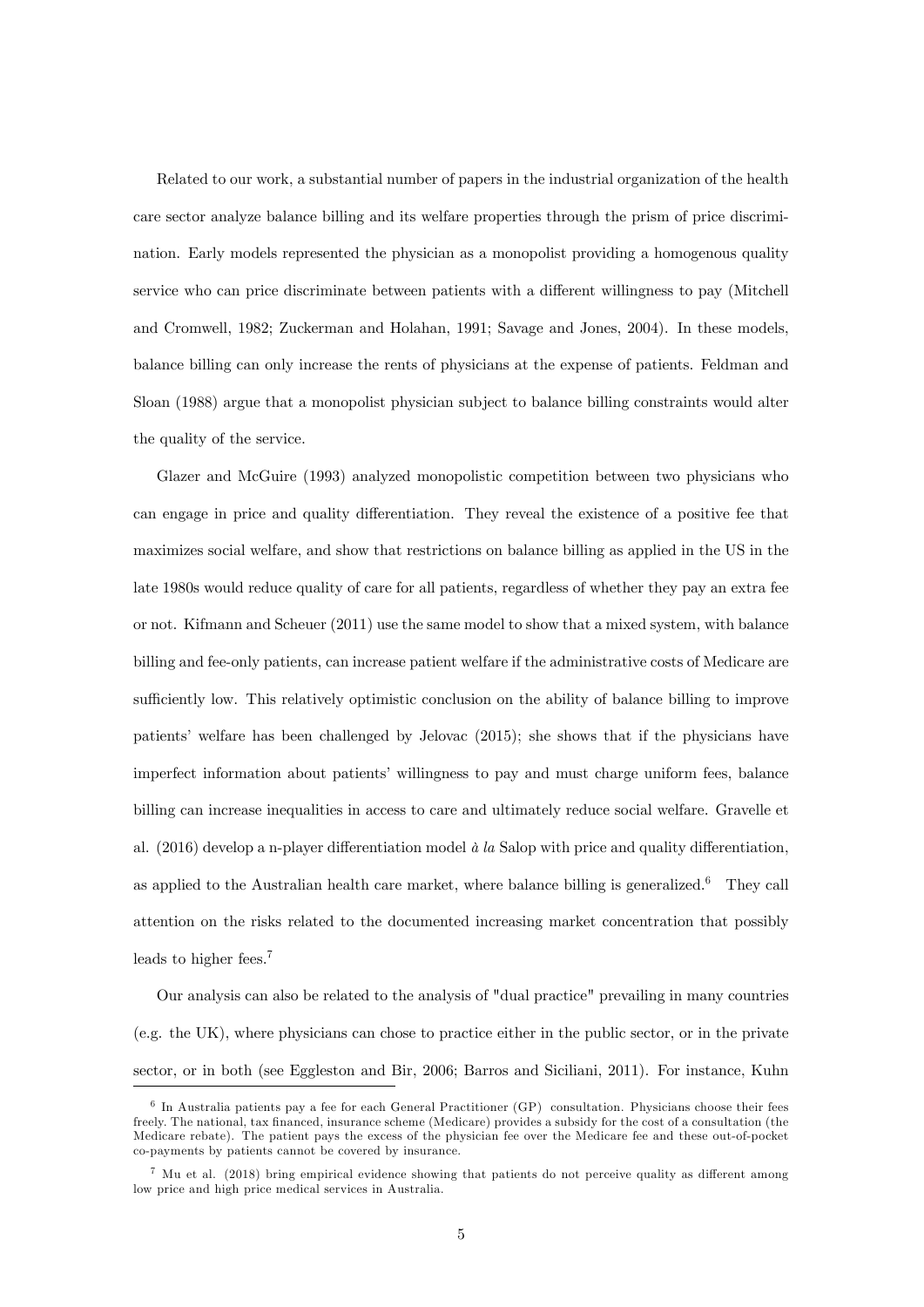and Nuscheler  $(2013)$  study how a monopolist physician sets tariffs and quality (waiting time) when he can chose between a basic treatment at the regulated fee, and a sophisticated treatment at a higher, free price and reveal the conditions under which there is under/over provision of the health service as compared to the first-best allocation of resources.

The paper is organized as follows. The next section presents the game between patients and the physicians. Section 3 defines and analyses the equilibria of this game; policy implications follow. Section 4 is our conclusion.

### 2 Main assumptions

We study the strategic interaction between a patient and his physician in the joint production of the health care service. The patient can choose his effort in adhering to the treatment, and also whether to opt for the low fees in the "regulated sector" or the high fees in the "balance billing payment system".

We assume all patients have access to the regulated sector, in which the cost of the medical service is covered in full by the public and private health insurance. Patients can also choose to consult a physician working in the unregulated sector under a balance billing scheme. In the latter, physicians' fees would exceed fees in the regulated sector; let c denote the part of physician fees uncovered by the public and private insurance schemes under balance billing. This fee is assumed to be exogenously given; the implicit assumption is that the National Health Authorities can control it (at least can set a credible upper limit on it, as indicated in Calcoen and Van den Ven, 2019). Thus the payment strategy of the patient is  $S \in \{c, q\}$ , depending on whether he opts for the balance billing system (pays c) or the regulated system (pays nothing,  $q$ ).

We consider an elementary health production function with two inputs. First, chances that the treatment is successful depend on a patient's own effort in adhering to the treatment. Second, the success of the treatment depends on the effort of the physician (including attention, time, interest). Denoting by  $H_{ij}$  the amount of health care delivered by the interaction between a physician j and a patient i, by  $e_i$  the patient's effort and by  $e_j$  the physician's effort, such a production function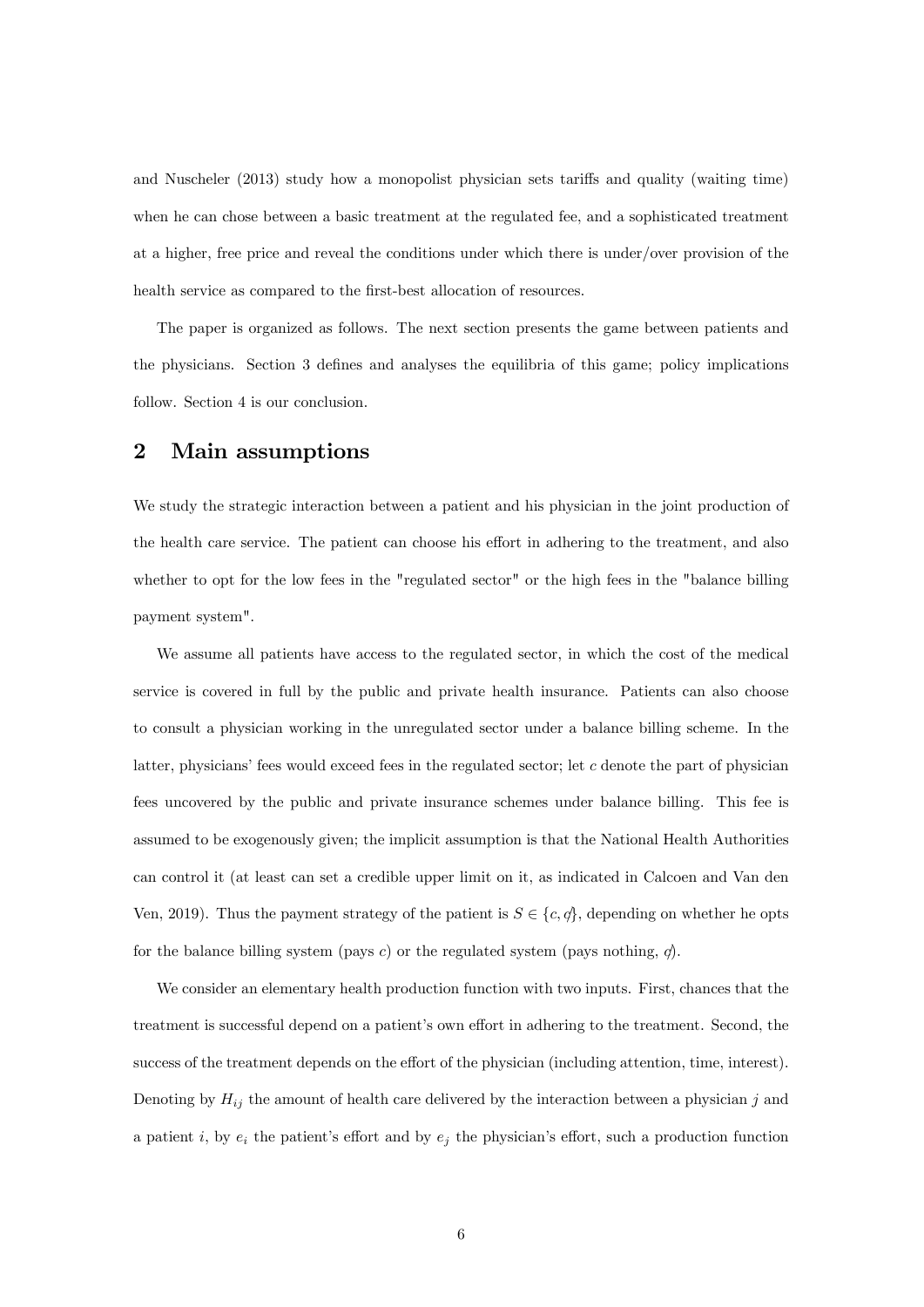can take the standard Cobb-Douglas specification as suggested in Balsa and McGuire (2003):

$$
H_{ij} = Ae_i e_j. \tag{1}
$$

Since  $\frac{\partial^2 H_{ij}}{\partial e_i \partial e_j}$  $\frac{\partial}{\partial e_i \partial e_j} > 0$ , this function features effort complementarity as revealed in the empirical analysis by Fichera et al. (2018).

Similar to Balsa and McGuire (2003), patients have the choice between two effort levels, a high effort level  $e^h = 1$  and a low effort level,  $e^l = 0$ . Physician's effort is also defined in the interval  $[0, 1].$ 

Patients bear a cost of adhering to the treatment, assumed to be a linear function in the effort level; for an individual i, the adherence cost is  $k_i(e_i)^2$ , with  $k_i > 0$ . The mass of patients is normalized to one.

To keep the model tractable, we assume that the distribution of  $k_i$  is degenerated in two points of mass  $\mu$  and respectively  $(1 - \mu)$ : all type 1 patients have the same marginal cost of effort  $k_1$ and all type 2 patients have the same marginal cost of effort  $k_2$ , with  $k_2 > k_1$ .<sup>8</sup>

The utility of the type  $i$  patient is thus:

$$
U^{i} = Ae_{i}e_{j} - k_{i}(e_{i})^{2} - \mathbf{1}_{c}c, \text{ with } i \in \{1, 2\},\tag{2}
$$

expression in which the indicator variable  $1_c$  takes the value of 1 if the patient chooses the balance billing system and zero otherwise.

The physician  $j$  cares about the health of the patient (Ellis and McGuire, 1986; Balsa and McGuire, 2003). We assume that the utility function has the additively separable form:

$$
V_j = \varphi p + (1 - \varphi) A e_i e_j - \beta (e_j)^2,
$$
\n(3)

where  $p > 0$  is the (constant) consultation fee (could be sector specific, but this is irrelevant in this case),  $e_i$  and  $e_j$  are the effort levels of the patient and physician respectively as defined before,  $\beta(e_j)^2$  is a quadratic cost of effort for the physician and  $\varphi$  and  $(1 - \varphi)$  are the weights of the materialistic and respectively altruistic goals in the payoff of the physician.

<sup>8</sup> The properties of the solution would not change if we consider a non-degenerated distribution of costs instead.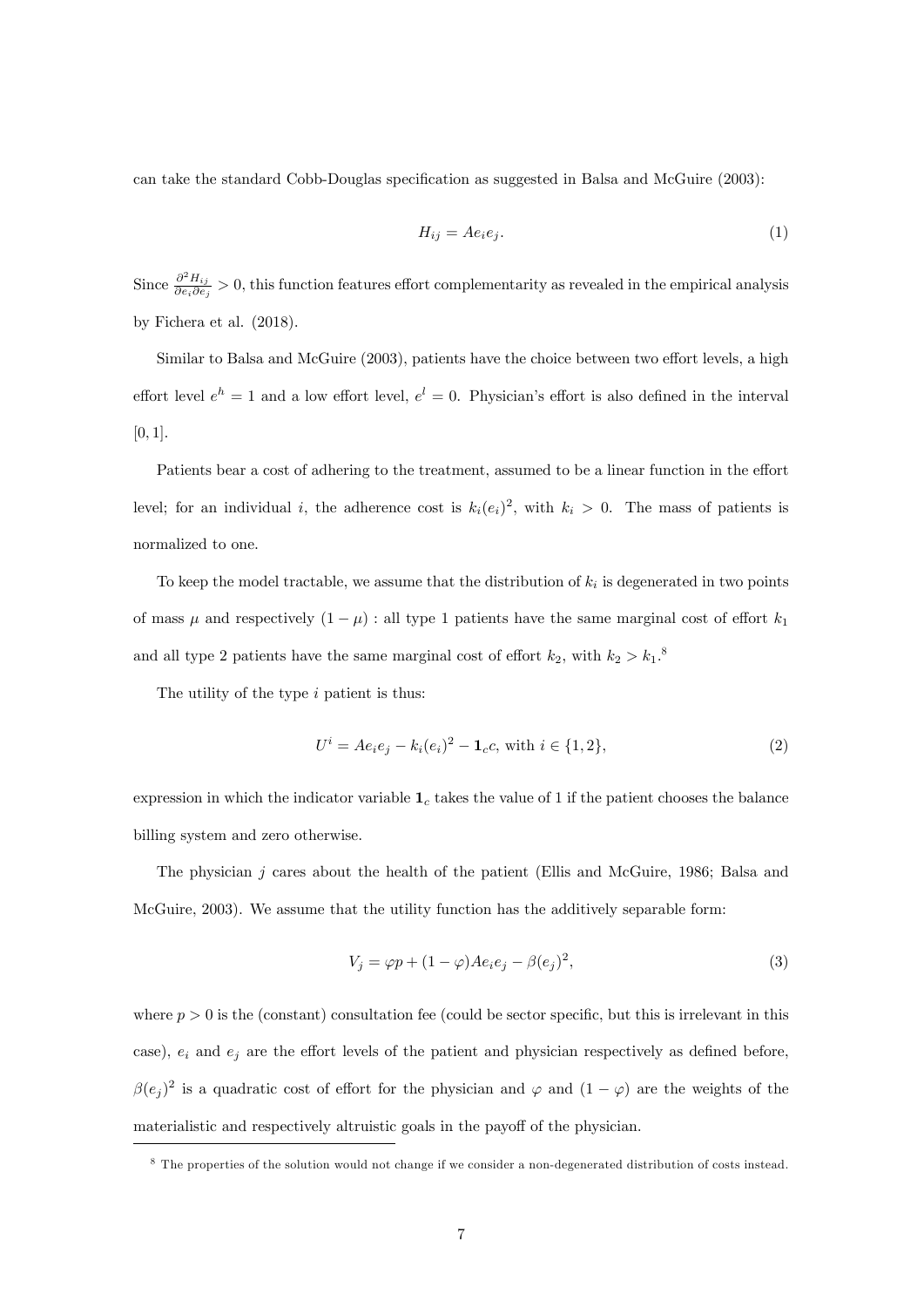However, the effort of the patient is unobservable, thus the physician uses as a guide his/her own expectations about his/her patient's effort,  $E_j$  [ $e_i$ |S]. The expected value conditional on the patient's observed payment strategy is:

$$
EV_{j}[S] = \varphi p + (1 - \varphi)AE_{j}[e_{i}|S]e_{j} - \beta (e_{j})^{2}.
$$
 (4)

Then the first order condition for utility maximization determines the optimal effort of the physician simply as:

$$
e_j = \frac{(1 - \varphi)A}{2\beta} E_j \left[ e_i | S \right], \text{ with } \frac{(1 - \varphi)A}{2\beta} \le 1. \tag{5}
$$

In the following, to avoid excessive complexity, we drop the index  $j$  from the expectations.

Physicians' beliefs are represented by the conditional probabilities  $Pr[\text{type 1}|S]$  and  $Pr[\text{type 1}|S]$  $2|S|$  where S is the observed billing strategy  $S \in \{c, \phi\}.$ 

Let  $e_1$  denote the effort of the type 1 patient, and  $e_2$  the effort of the type 2 patient, with  $e_{1,2} \in \{0,1\}$ . With these notations, the physician's expectations about the patient's effort are:

$$
E[e|S] = \Pr[\text{type 1}|S]e_1(S) + \Pr[\text{type 2}|S]e_2(S).
$$
 (6)

In equilibrium,  $e_1$  and  $e_2$  are the optimal effort levels of both types of patients.

Under these assumptions, the patient's utility becomes:

$$
U^{i} = \gamma e_{i} E \left[ e_{i} | S \right] - k_{i} (e_{i})^{2} - \mathbf{1}_{c} c, \text{ with } i \in \{1, 2\} \text{ and } \gamma = \frac{(1 - \varphi) A^{2}}{2\beta}
$$
 (7)

We will consider hereafter only the non-trivial case in which the marginal cost  $k_i$  is distributed above and below  $\gamma$ . This cost threshold determines two types: an "eager to comply" type 1 with  $k_1 < \gamma$  and a "reluctant to comply" type 2 with  $k_2 > \gamma$ . Let  $\mu$  be the frequency of type 1 patients in the total patient population;  $(1 - \mu)$  is the frequency of type 2 patients.

The sequence of decision is the following:

- At the outset of the game, Nature decides on patients' types.
- Patients chose their best billing strategy given their type.

- The physician observes the billing strategy, forms his beliefs about the type of patient (and his chosen effort) and finally decides about his own effort. At the same time, given the physician's beliefs, the patient chooses his optimal effort level.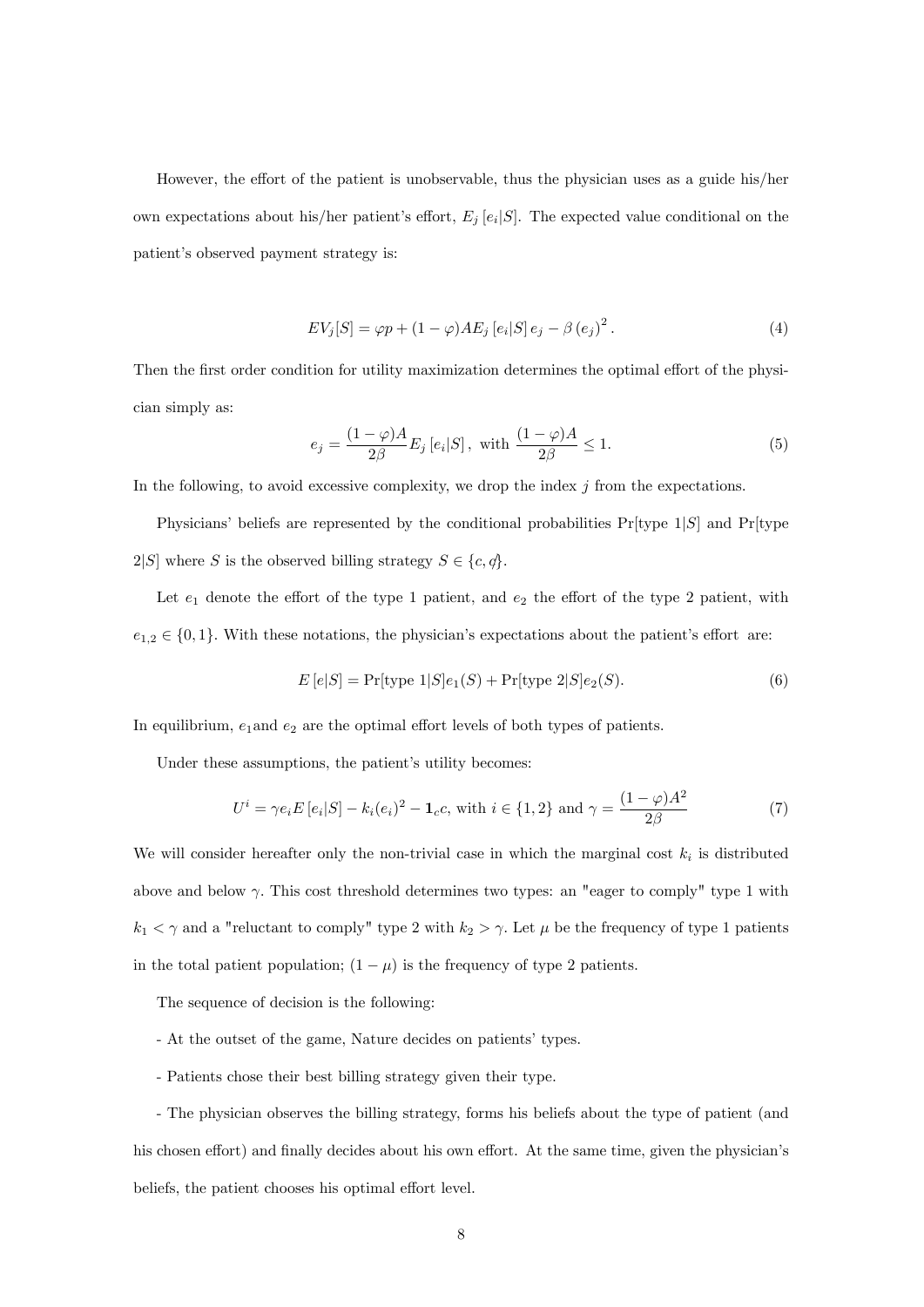The two latter decisions are taken simultaneously (Balsa and McGuire, 2003), as will be shown in the resolution steps. This analytical framework is the most meaningful for a one-shot patientphysician interaction. In the case of chronic diseases, characterized by a lasting relationship, a sequential approach including learning and reputation building, would be more appropriate (McGuire, 2001).

We can now study the equilibria of this game.

### 3 Equilibria of the game

An equilibrium is defined as a situation in which all patients chose the optimal billing and effort strategies given physicians' beliefs, and physicians beliefs are correct given the best billing strategy and effort choice by the patients.

This "dual strategy" problem presents a slightly higher degree of complexity compared to the traditional signalling model because, in the last stage of the game, patients and physicians decide simultaneously on the effort level and respectively the expected effort level given the billing strategy. As it will be shown in the next section, the optimal effort level of each type of patient types and the associated physician's beliefs are specific to the equilibrium. Specific to this model, the physician's expectations about the patient's effort depend on the optimal effort strategy of each type of patient, and the optimal effort strategy of each type depends on the optimal strategy of the other type by the intermediation of the physicianís beliefs. As a consequence, the optimal effort of a type is equilibrium specific.

We will present in the main text the pure strategy equilibria of the game, namely a separating equilibrium, and the pooling equilibrium in which no patient opts for the balance billing system. We show in the Appendix 1 that the opposite pooling equilibrium in which all patients pay the fee  $c > 0$  does not exist. Mixed strategy equilibria are analyzed in the Appendix 2 and 3.

#### 3.1 The separating equilibrium

We analyze the separating equilibrium in which all type 1 patients (those with a low marginal cost of treatment adherence) choose the balance billing system, and all type 2 patients (with a high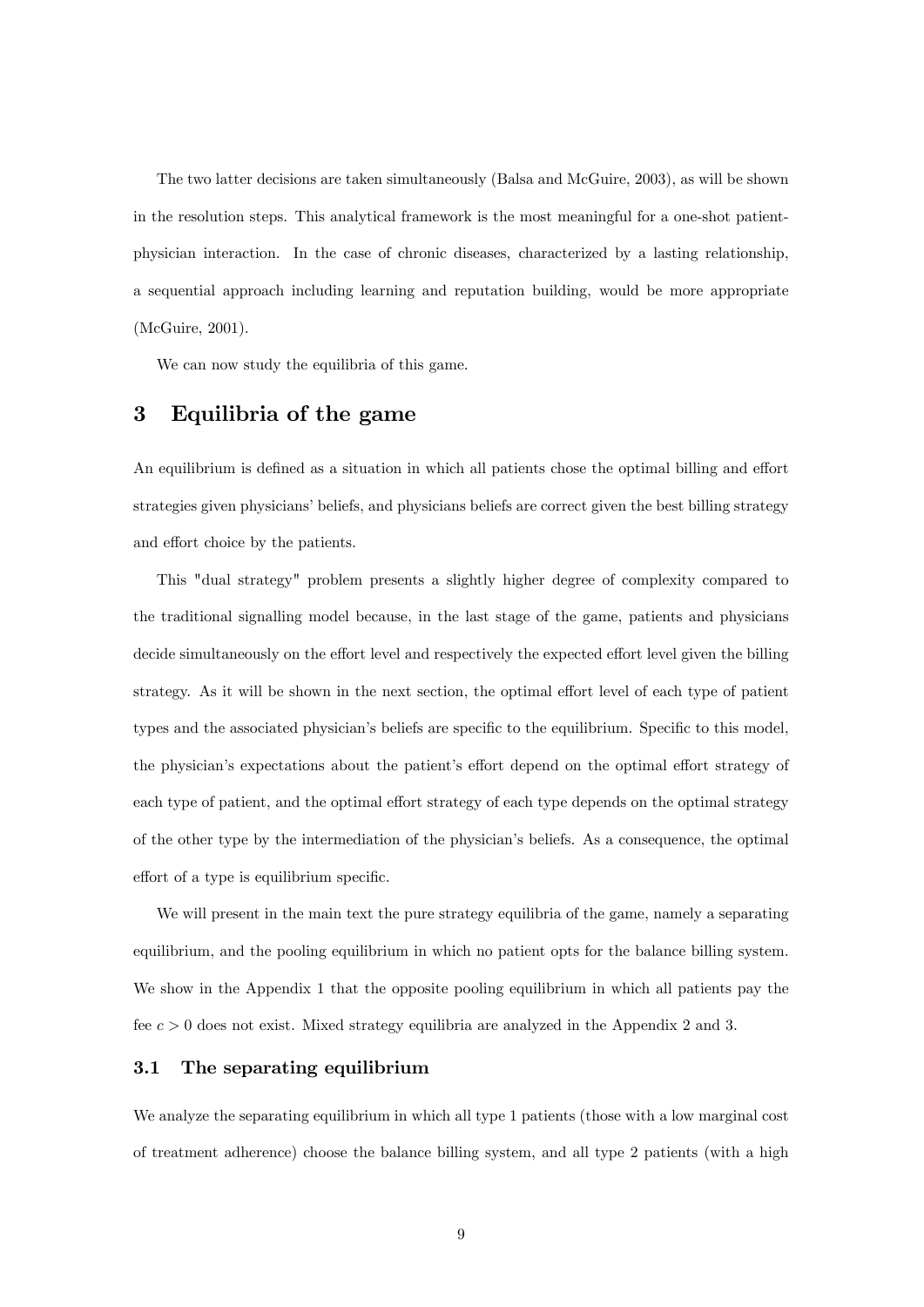marginal adherence cost) choose the free-of-charge system.<sup>9</sup> In this case, the physician's beliefs are: 8

$$
\begin{cases}\n\Pr[type_1|c] = 1 \\
\Pr[type_1|q] = 0\n\end{cases}.
$$
\n(8)

Because in this equilibrium the choice of the balance billing system signals unambiguously the type of patient, according to Eq.  $(6)$ , the physician's expectations about the patient's effort contingent of the billing strategy of the latter are:  $E[e|c] = e_1$  and  $E[e|c] = e_2$ .

Following the usual method in games with imperfect information, in a first step, we determine the *optimal efforts for each type* in this specific equilibrium. Then, we analyze the conditions necessary for this equilibrium to exist. Note that the steps used to analyze this equilibrium can be used to study any equilibrium of this game.

The utility of the type 1 patient who pays the fee  $c$  is:

$$
U^{1}(e_{1}, c) = \gamma e_{1} E [e|c] - k_{1} (e_{1})^{2} - c
$$

$$
= (e_{1})^{2} (\gamma - k_{1}) - c
$$

Because  $(\gamma - k_1) > 0$ , the optimal effort strategy for type 1 patients is  $e_1 = 1$ . This strategy is preferred to the zero effort strategy regardless of the choice of effort level by type 2 patients.<sup>10</sup> With this optimal effort, the utility of a type 1 patient is:

$$
U^{1}(1, c) = (\gamma - k_{1}) - c.
$$
\n(9)

Turning to type 2 patients, we know that in this equilibrium, they do not pay  $c$ . The utility of a type 2 patient is:

$$
U^{2}(e, q) = \gamma e_{2} E [e|q] - k_{2} (e_{2})^{2}
$$

$$
= (\gamma - k_{2}) (e_{2})^{2}
$$

We assumed that  $k_2 > \gamma$ : the optimal effort of the type 2 patient is  $e_2 = 0$ . For this optimal

<sup>&</sup>lt;sup>9</sup> It can be shown that the opposite separating equilibrium in which the type 1 does not pay the fee and type 2 does, does not exist. Indeed, in this equilibrium, the type 2 has all incentives to deviate, as it will save the fee, and be considered a high effort patient.

 $10$  The optimal effort of the other type does not appear in the expression of the physician's expectations given that in this equilibrium the billing strategy signals the type. This is not the case in other equilibria.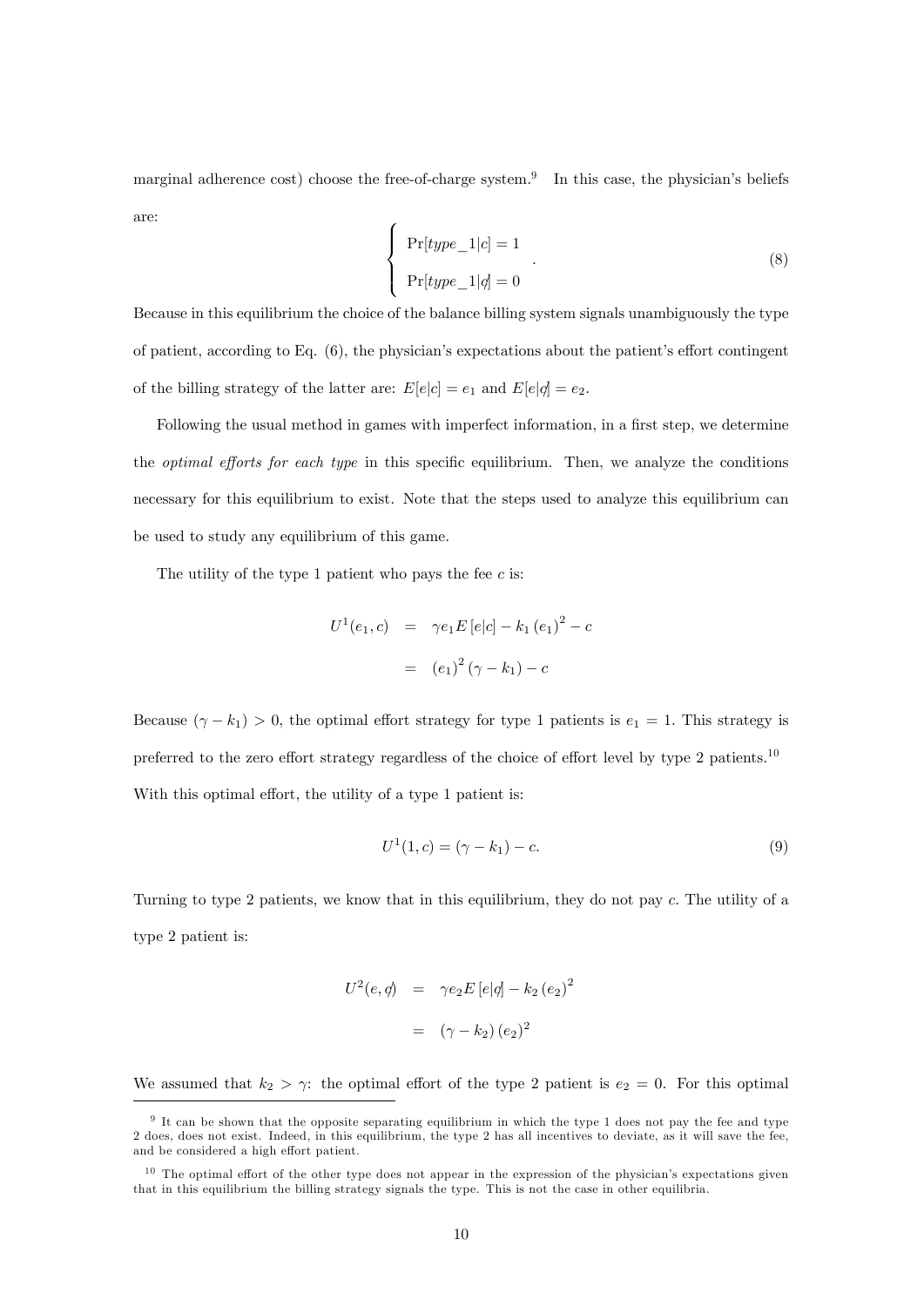effort, his utility is:

$$
U^2(0, q) = 0\tag{10}
$$

Second step, we study the existence conditions of the separating equilibrium. If the type 1 individual deviates and chooses the regulated sector  $q'$ , physicians will believe that he is of the type 2, and, accordingly, that his optimal effort is 0. Formally,  $E[e|q] = 0$ . The utility of the type 1 patient who deviates from his equilibrium strategy is:

$$
U^{1}(e_1, q) = e_1 E [e|q] - k_1 (e_1)^{2} = -k_1 (e_1)^{2}.
$$

Obviously, his optimal effort is  $e_1 = 0$  and the utility of the type 1 who deviates is  $U^1(0, \phi) = 0$ .

Thus the type 1 patient has no incentive to deviate from the balance billing strategy if:

$$
U^{1}(1, c) = (\gamma - k_{1}) - c > 0 = U^{1}(0, q). \qquad (11)
$$

This leads to the existence condition:

$$
c < c_1 = (\gamma - k_1). \tag{12}
$$

If the type 2 patient decides to deviate and pays  $c$  (which is the optimal strategy of the type 1), physicians will believe that he is of the type 1 and makes the high effort:  $E[e|c] = 1$ . Patient utility would be:

$$
U^{2}(e_{2}, c) = \gamma e_{2} E [e|c] - k_{2} (e_{2})^{2} - c
$$
  
=  $e_{2}(\gamma - k_{2}e_{2}) - c$  (13)

He has the choice between making an effort  $e_2 = 0$  or  $e_2 = 1$ . Because  $(\gamma - k_2) < 0, U^2(0, c) >$  $U^2(1, c)$ . His best choice would be  $e_2 = 0$ , for an utility  $U^2(0, c)$ . Yet  $U^2(0, c) < U^2(0, d) = 0$ . He has no incentive to deviate.

Thus the only condition required to guarantee the existence of this equilibrium is 12.

$$
c < c_1 = (\gamma - k_1). \tag{14}
$$

Summary. In this equilibrium, patients with low compliance costs will choose the balance billing system, and pay  $c$ . This allows physicians to identify their type, and provide the highest effort in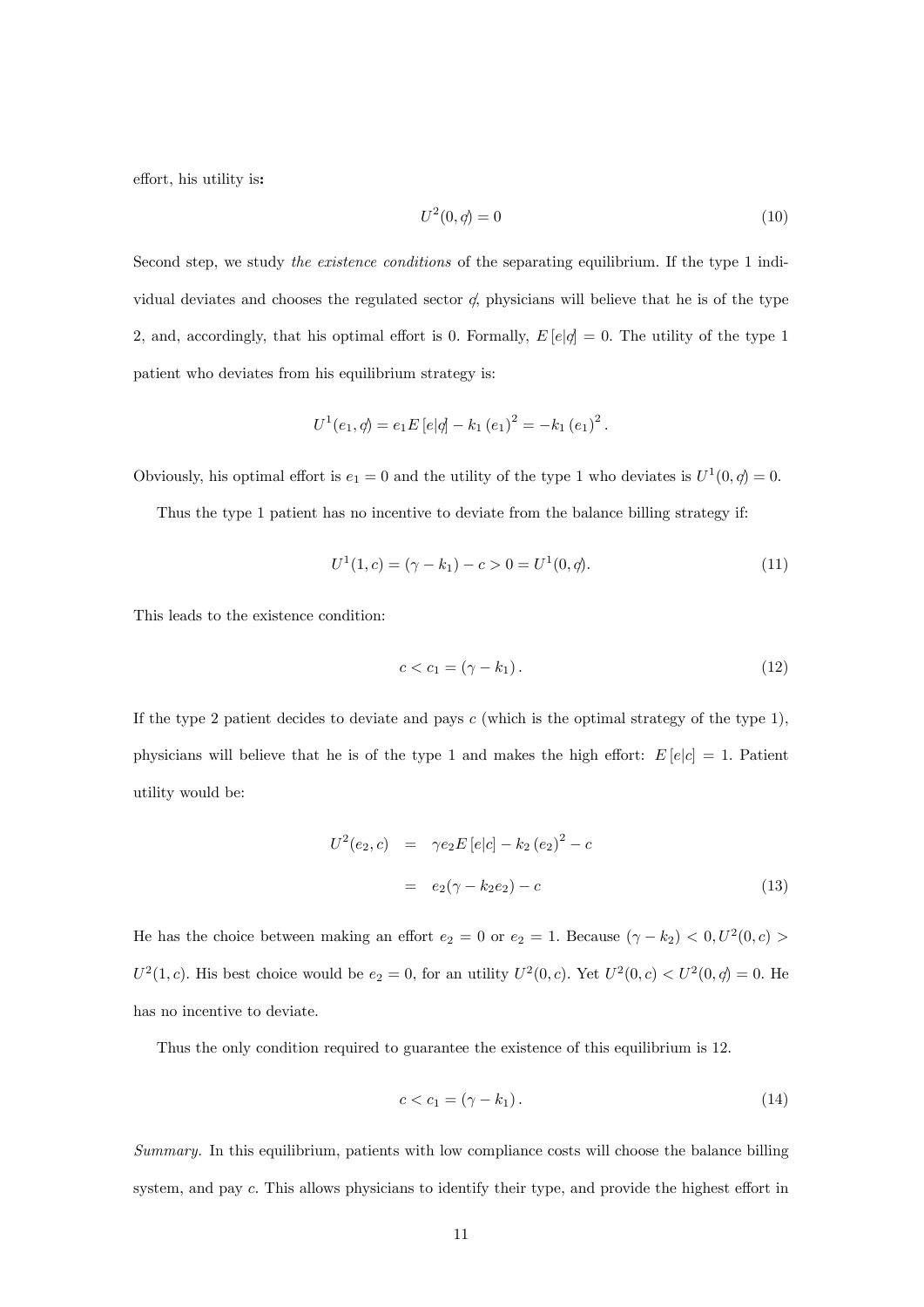the relationship with these patients. They benefit of the highest production of health care services. Patients with high compliance costs will choose the low effort level (normalized to zero). For these patients it does not worth paying the fee c, and they will attract a low physician attention, in line with their own effort.

For sure, from the perspective of the type 1 patients, a positive but small fee  $c$  is to be preferred to a larger fee, as they would obtain the desired separation effect at the lowest cost for them. Physicians would prefer a higher fee, which is maximizing their payoff.

### 3.2 Pooling equilibrium 1: nobody pays  $c$ .

We study the equilibrium in which no patient pays the extra fee  $c$ . In this equilibrium patients do no resort to balance billing to signal their type, physicians consider that the likelihood that one patient is of a given type is equal to the frequency of that type in the population of patients. However, should one patient deviate and decide to pay the extra fee  $c$ , in line with the insight from the separating equilibrium (in which the type 1 patient pays the fee, and type  $2 \text{ don't}$ ), we assume that physicians will consider that he is of the type 1 (i.e., the patient with the high propensity to adhere to the treatment).<sup>11</sup> Therefore physicians' beliefs are:

$$
\begin{cases}\n\Pr[type_1|q] = \mu \\
\Pr[type_1|c] = 1\n\end{cases} \tag{15}
$$

Following the same resolution steps as before, we first determine the equilibrium optimal effort of each type. By contrast with the previous case, because now physician's expectations (Eq.  $6$ ) include the optimal effort of both types, this optimal effort of one type might depend on the effort of the other type.

We study first the effort strategy of type 2 patients, taking as given the effort strategy of type 1.

(a) Let us first assume that type 1 patients make the high effort,  $e_1 = 1$ . Then utility of type

<sup>&</sup>lt;sup>11</sup> In the opposite case, if physicians assume that a patient who decides to pay the fee is of the noncompliant type, the game presents another pooling equilibrium in which nobody makes the high effort, and nobody pays the fee.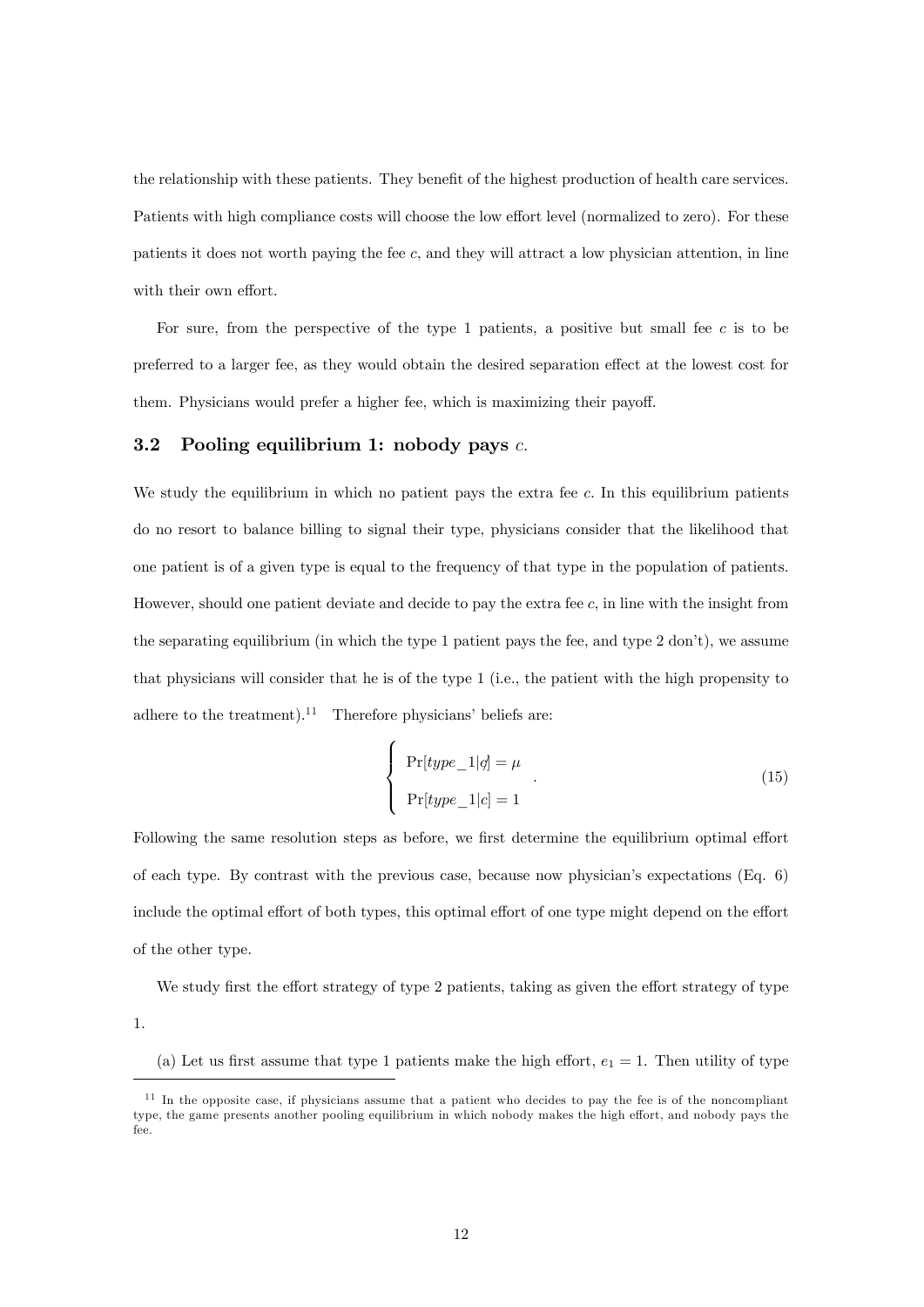2 patients is:

$$
U^{2}(e_{2}, q|e_{1} = 1) = \gamma e_{2} E [e|q] - k_{2} (e_{2})^{2}
$$

$$
= \gamma e_{2} [\mu + (1 - \mu)e_{2}] - k_{2} (e_{2})^{2}
$$
(16)

$$
= e_2 [\gamma \mu + \gamma (1 - \mu - k_2) e_2]
$$
 (17)

The utility of the type 2 agent contingent on his effort is:

$$
U^{2}(e_2, q) = \begin{cases} 0 & \text{if } e_2 = 0 \\ (\gamma - k_2) & \text{if } e_2 = 1 \end{cases}
$$
 (18)

Because  $k_2 > \gamma$ , the optimal effort is  $e_2 = 0$ , leading to optimal utility:

$$
U^2(e_2, q) = 0.\t\t(19)
$$

(b) Let us now assume that type 1 patients make the optimal effort  $e_1 = 0$ . The utility of type 2 patients becomes:

$$
U^{2}(e_{2}, q|e_{1} = 0) = \gamma e_{2} E [e|q] - k_{2} (e_{2})^{2}
$$

$$
= \gamma e_{2} [(1 - \mu)e_{2}] - k_{2} (e_{2})^{2}. \qquad (20)
$$

Depending on whether he/she implements the high/low effort, the utility is:

$$
U^{2}(e_2, q) = \begin{cases} 0 & \text{if } e_2 = 0 \\ \gamma(1 - \mu) - k_2 & \text{if } e_2 = 1 \end{cases}
$$
 (21)

Because  $k_2 > \gamma$ , the optimal effort is  $e_2 = 0$ , leading to the largest utility:

$$
U^2(e_2, q) = 0.
$$
\n(22)

From (a) and (b), we infer that  $e_2 = 0$  is the best effort strategy of type 2 patient in the  $S = \phi$ pooling equilibrium regardless of the effort level of the type 1 patient.

We study now the optimal effort of the type 1 patient. His utility is:

$$
U^{1}(e_{1}, q) = \gamma e_{1} E [e|q] - k_{1} (e_{1})^{2}
$$
  
=  $\gamma e_{1} [\mu e_{1} + (1 - \mu)e_{2}] - k_{1} e_{1}.$  (23)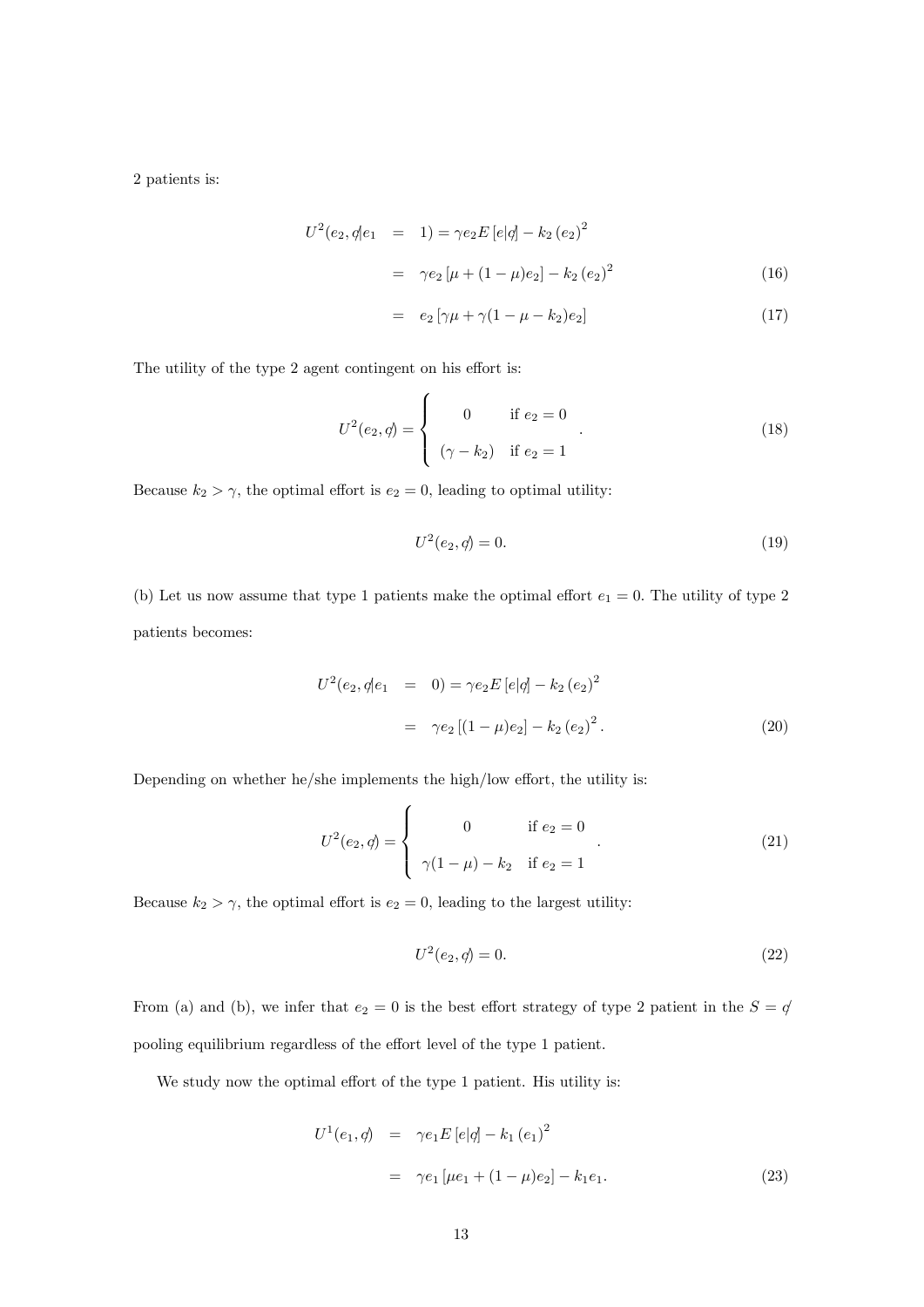We have shown that  $e_2 = 0$  is the optimal strategy for type 2 patients regardless of  $e_1$ , then the type 1 patient's utility is:

$$
U^{1}(e_1, q) = (e_1)^{2} (\mu \gamma - k_1).
$$
 (24)

Two cases can be distinguished depending on the value of the marginal cost of adherence  $k_1$ relative to  $\gamma \mu$ .

#### A. The "efficient" case:  $k_1 < \mu \gamma$

According to condition 24, if  $k_1 < \mu \gamma$  (compliant patients have a relatively high propensity to adhere to the treatment), then the optimal effort of the type 1 patient is  $e_1 = 1$ .

What are the existence conditions in this case? According to the system of beliefs (15), a patient who deviates from the  $S = \sqrt{g}$  strategy and pays c will be perceived by physicians as a type 1 patient, thus:  $E[e|c] = e_1 = 1$ .

What are the existence conditions in this case? According to the system of beliefs (15), a patient who deviates from the  $S = \sqrt{g}$  strategy and pays c will be perceived by physicians as a type 1 patient, thus:  $E[e|c] = e_1$ .

The utility of a "deviant" type 1 who decides to pay  $c$  is:

$$
U^{1}(e_{1}, c) = \gamma e_{1} E[e|c] - k_{1} (e_{1})^{2} - c
$$

$$
= (e_{1})^{2} (\gamma - k_{1}) - c.
$$
 (25)

The comparison of the utilities,

$$
U^{1}(e_1, c) = \begin{cases} -c & \text{if } e_1 = 0\\ (\gamma - k_1) - c & \text{if } e_1 = 1 \end{cases}
$$
 (26)

reveals that the optimal effort of the "deviating" type 1 patient is:  $e_1 = 1$ , leading to:

$$
U^{1}(e_{1} = 1, c) = (\gamma - k_{1}) - c.
$$
\n(27)

Thus, the type 1 patient has no incentive to deviate from  $S = \phi$  if:

$$
U^1(e,q) \quad > \quad U^1(e,c) \tag{28}
$$

$$
(\gamma \mu - k_1) > (\gamma - k_1) - c \tag{29}
$$

$$
c > c_2 = \gamma (1 - \mu) \tag{30}
$$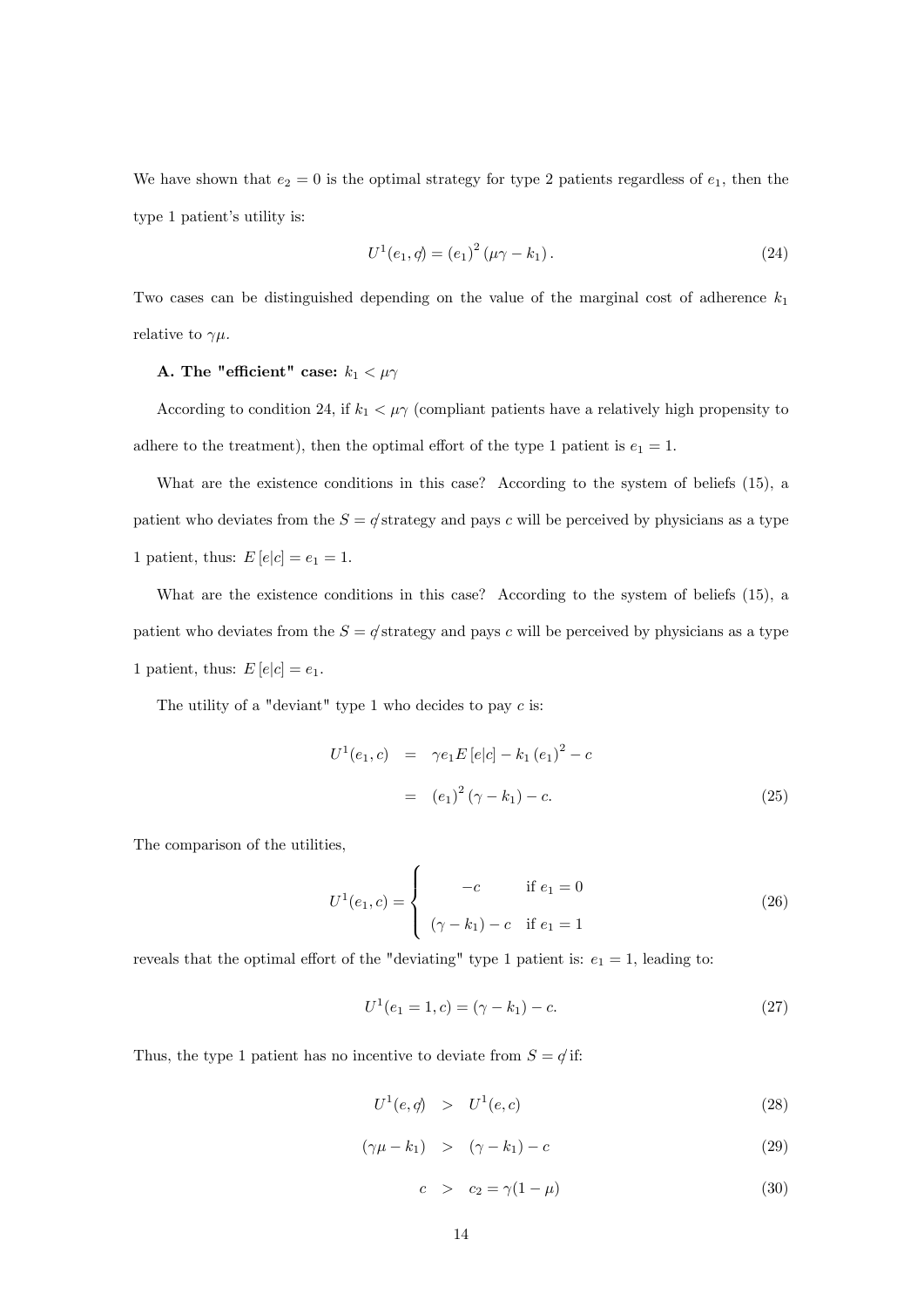The utility of a "deviant" type 2 patient (who pays  $c$ ) is:

$$
U^{2}(e_{2}, c) = \gamma e_{2} E [e|c] - k_{2} (e_{2})^{2} - c
$$
  

$$
= \gamma e_{2} e_{1} - k_{2} (e_{2})^{2} - c.
$$
 (31)

Because the equilibrium effort of the type 1 patient is  $e_1 = 1$ , the the comparison of utilities indicates:

$$
U^{2}(e_2, c) = \begin{cases} -c & \text{if } e_2 = 0\\ (\gamma - k_2) - c & \text{if } e_2 = 1 \end{cases}
$$

It turns out that the optimum "deviating effort" is  $e_2 = 0$ , leading to the "deviating utility":

$$
U^2(0, c) = -c.\t\t(32)
$$

We compare this utility with equilibrium utility of the type 2 patient.

$$
U^2(e_2 = 0, c) = -c < 0 = U^2(e_2 = 0, d). \tag{33}
$$

Obviously, the type 2 patient has not the incentive to deviate from the  $S = \sqrt{q}$  strategy.

Thus, for  $k_1 < \gamma \mu$ , the necessary condition for this equilibrium  $(S = \phi, e_1 = 1, e_2 = 0)$  to exist is:

$$
c > c_2 = \gamma (1 - \mu). \tag{34}
$$

with  $c_2 < c_1$ .

In this "efficient" pooling equilibrium  $(S = \phi, e_1 = 1; e_2 = 0)$ , no patient pays, yet each type is implementing the same effort as in the perfect information case (see: separating equilibrium). However, physicians form imprecise expectations about the type of patient they are facing and implement an average effort level that penalize the type 1 patients compared to the separating situation.

### B. The "inefficient" case:  $\mu \gamma < k_1 < \gamma$

According to condition 24, if  $\mu \gamma < k_1$ , then the optimal effort of the type 1 patient is  $e_1 = 0$ . In this case, a patient's utility is  $U^{i}(e_i, q) = 0$  regardless of his type.

Which are the existence conditions of this equilibrium ?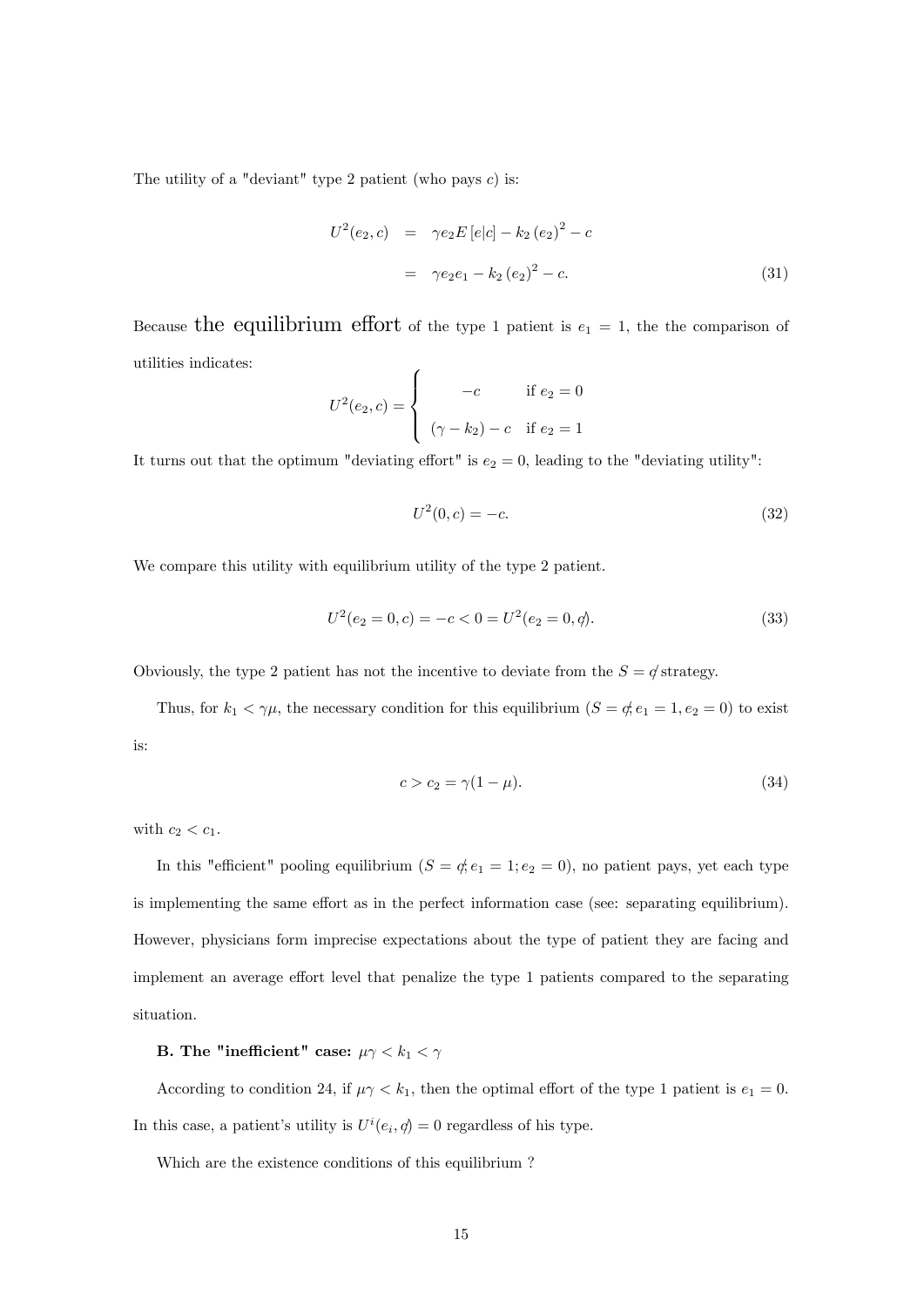If the type 1 patient deviates from the equilibrium strategy, he will pay  $c$  and will be clearly identified as a type 1 patient; physician's expectations are  $E[e|c] = e_1$ . His utility is:

$$
U^{1}(e_{1}, c) = \gamma e_{1} E[e|c] - k_{1} (e_{1})^{2} - c
$$

$$
= -k_{1} (e_{1})^{2} - c.
$$
(35)

His optimal effort when deviating from the no-billing strategy is  $e_1 = 0$ , leading to utility  $U^1(0, c) =$  $-c$ . He has no incentive to deviate from the equilibrium utility.

Remark that a type 2 patient has no incentive to deviate. Should he decide to pay  $c$ , he will be identified as a type 1 patient and because  $E[e|c] = e_1 = 0$ , his utility would be:

$$
U^{2}(e_{2}, c) = \gamma e_{2} E[e|c] - k_{2} (e_{2})^{2} - c \qquad (36)
$$

$$
= \begin{cases}\n-c & \text{if } e_2 = 0 \\
-k_2 - c & \text{if } e_2 = 1\n\end{cases}
$$
\n(37)

The optimal effort of a type 2 patient who deviates and pays c is  $e_2 = 0$ . We can check that the deviating utility  $U^2(e_2 = 0, c) = -c$  is lower than in the equilibrium utility.

Thus, if the complaint patient are not compliant enough  $(\mu \gamma < k_1)$ , regardless of c, there is an "inefficient" pooling equilibrium in which nobody pays the balance billing fee, and both agents implement the low effort level,  $(S = \underset{}{\notin} e_1 = 0; e_2 = 0)$ .

### 3.3 Equilibria regioning and discussion

To summarize the former Öndings, the game between physicians and patients presents two pure strategy equilibria: a separating equilibrium and a pooling equilibrium in which no patient opts for the balance billing sector. The feasibility of the equilibria depends on both  $k_1$  and the balance billing fee  $c$ .

Table 1 summarizes the properties of the various pure strategy equilibria, and recalls the range of parameters  $k_1$  and c in which they can exist. Figure 1 provides a graphical representation of the regions of existence of the various equilibria.

As we can see,

- For  $k_1 < \mu \gamma$  and  $c > c_2$ , the efficient pooling equilibrium and the separating equilibrium overlap.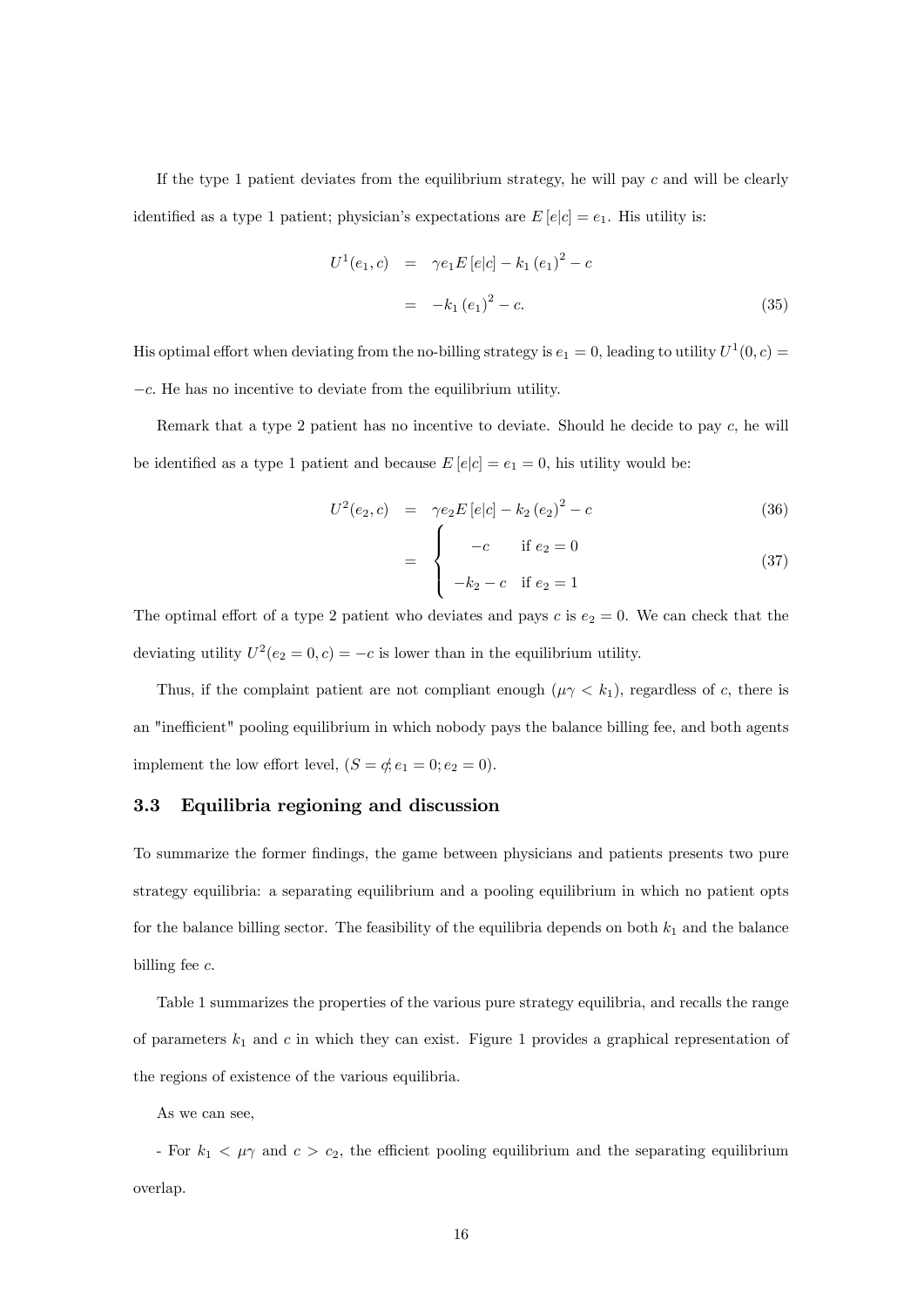- For  $k_1 > \mu \gamma$  and  $c < c_2$  the inefficient pooling equilibrium and the separating equilibrium overlap.

The separating equilibrium is the only equilibrium only if  $c < c_1 = (\gamma - k_1)$  and  $k_1 < \mu \gamma$ ! (the complyant patients are really eager to comply)

| Equilibrium                    | Condition on $c$                                  | Additional condition       | Optimal effort     |
|--------------------------------|---------------------------------------------------|----------------------------|--------------------|
| Separating                     | $c < c_1 = (\gamma - k_1)$                        |                            | $e_1 = 1, e_2 = 0$ |
| Pooling $\phi$ efficient       | $c > c_2 = \gamma(1 - \mu) \mid k_1 < \mu \gamma$ |                            | $e_1 = 1, e_2 = 0$ |
| Pooling $\phi$ inefficient     | c > 0                                             | $\mu\gamma < k_1 < \gamma$ | $e_1 = 0, e_2 = 0$ |
| Hybrid equilibrium (efficient) | $c_2 < c < c_1$                                   |                            | $e_1 = 1, e_2 = 0$ |

Table 1: Pure Strategy Equilibria of the Patient-Physician Game

DAMIEN, maintenant le hybride m'a l'air stable (avant il etait instable) - none of the type 2 patients pays the extra charge c, while type 1 patients are indifferent between paying it or not. PUISQUíIL EST STABLE et intuitif (plus c augmente moins de gens veulent payer), je me dis qu'il est interessant !! on peu l'ajouter dans le tableau ??

#### $<<$  FIGURE 1  $>>$

#### Discussion

1. The out-of-pocket fee  $c$  was defined as the difference between fees charged by physicians, and the reimbursement by the public and private insurance schemes. Our analysis has revealed that a *small* balance billing fee would suffice to bring the benefit of separating types.

2. Our model points out to the risks associated to an increase in c beyond the critical threshold  $c_2$  that separates the separating from the pooling equilibrium. It also revealed the negative consequences of the pooling situation when the "highly adherent" patients have a relatively low propensity to adhere  $(k_1$  is large), because, in this case, patients' effort is at the lowest level for both types.

3. In our analysis, we assumed that patients pay no out-of-pocket charge in the regulated sector. This might not be the case in real life; for instance, in France, after 2005, the National Health Administration imposed a one-euro "co-payment fee" for patients in the regulated sector,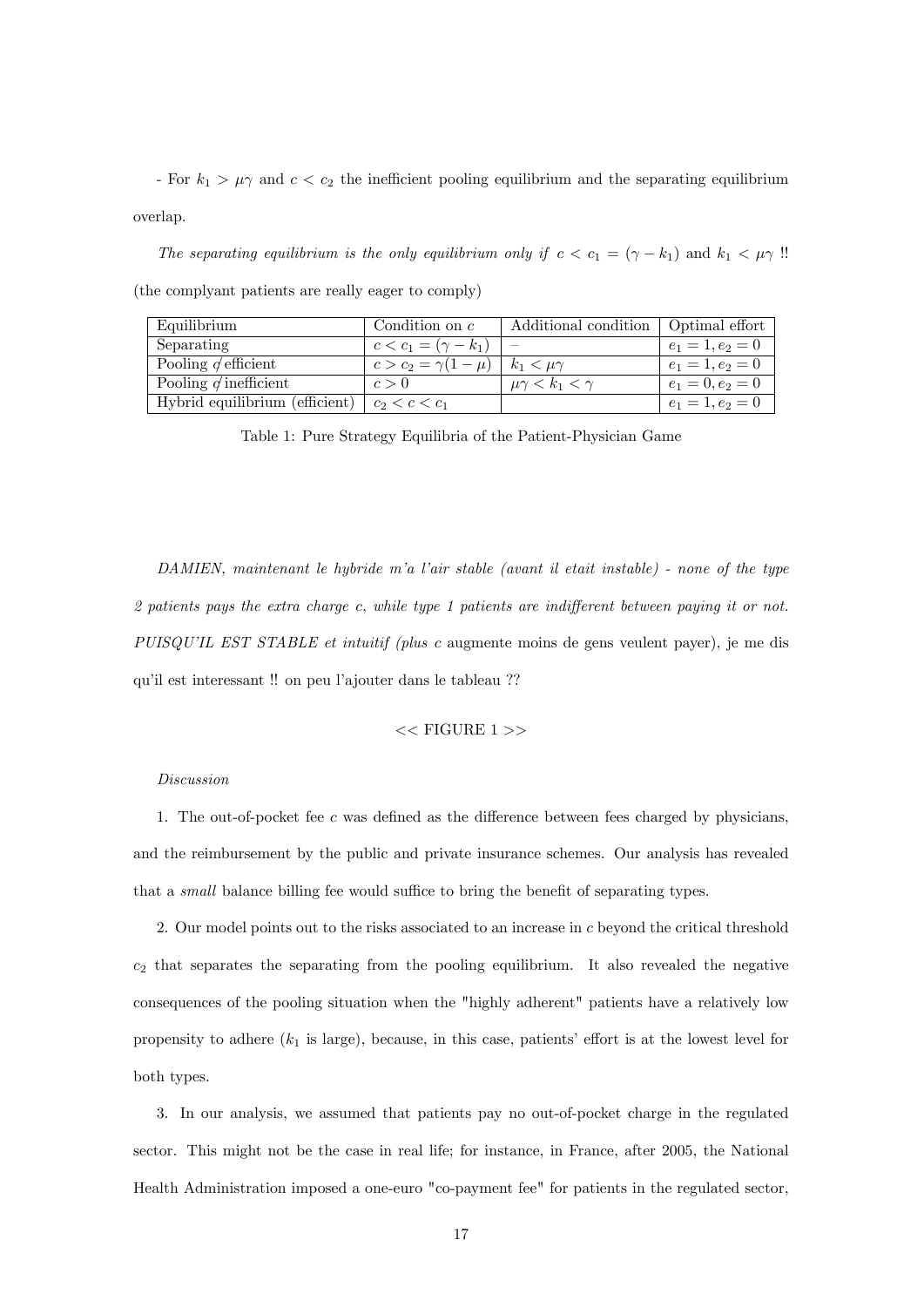with goal of setting an incentive on patients to avoid unnecessary consultations, i.e., oppose moral hazard. Co-payments with a more complex structure are also applied in Belgium, another country running a mixed payment system. In our model, such a fee paid by every patient, regardless of the choice of sector, has no consequence on the equilibrium solutions (the critical thresholds). However, as a compulsory out-of-pocket payement, it sets a positive lower bound for the fee c. With the co-payment  $c_0$ , the separating equilibrium can exist for  $c \in [c_0, c_1]$ . A higher co-payment, as required by some experts, would only narrow the range of existence of the separating equilibrium.

4. In 2016, worried by the ongoing increase in the free fees set by physicians in sector 2 and the risk of excluding from health care some of the least wealthy patients, the French National Health Administration imposed new rules on private insurers aiming to cap their reimbursement in balance billing arrangements.<sup>12</sup> If physicians cut their fees by the same amount, then the measure would reach its goal without harming the signaling effect (as c is constant). If sector 2 physicians will not reduce their consultation fees by an identical amount, the reform can actually entail a higher patient out-of-pocket payment for medical services  $(c)$ , with a higher risk for the medical system to switch from the separating to the pooling equilibrium. Whether the lower reimbursement entails a lower or a higher out-pocket-payment, this would be an interesting question for further empirical research.

## 4 Conclusion

The use of balance billing in the health care sector is a controversial policy. Some scholars argued that the system allows to price discriminate among patients with different willingness-to-pay, and could be efficient if both the sector's profit and patients' welfare are taken into account. On the other hand, if patients' willingness to pay is private information, other studies have shown that balance billing might deteriorate patients overall welfare. In a more macroeconomic perspective, advocates of balance billing argue that the system would help raising physicians income and attract talents to this profession, without an additional burden on taxpayers. Critics argue that balance billing entails excessive charges for patients without a significant gain in quality. In the

 $12$  This policy builds on an early attempt to curb the supplementary fee in France, as implemented in 2012 (Calcoen and Van den Ven, 2019).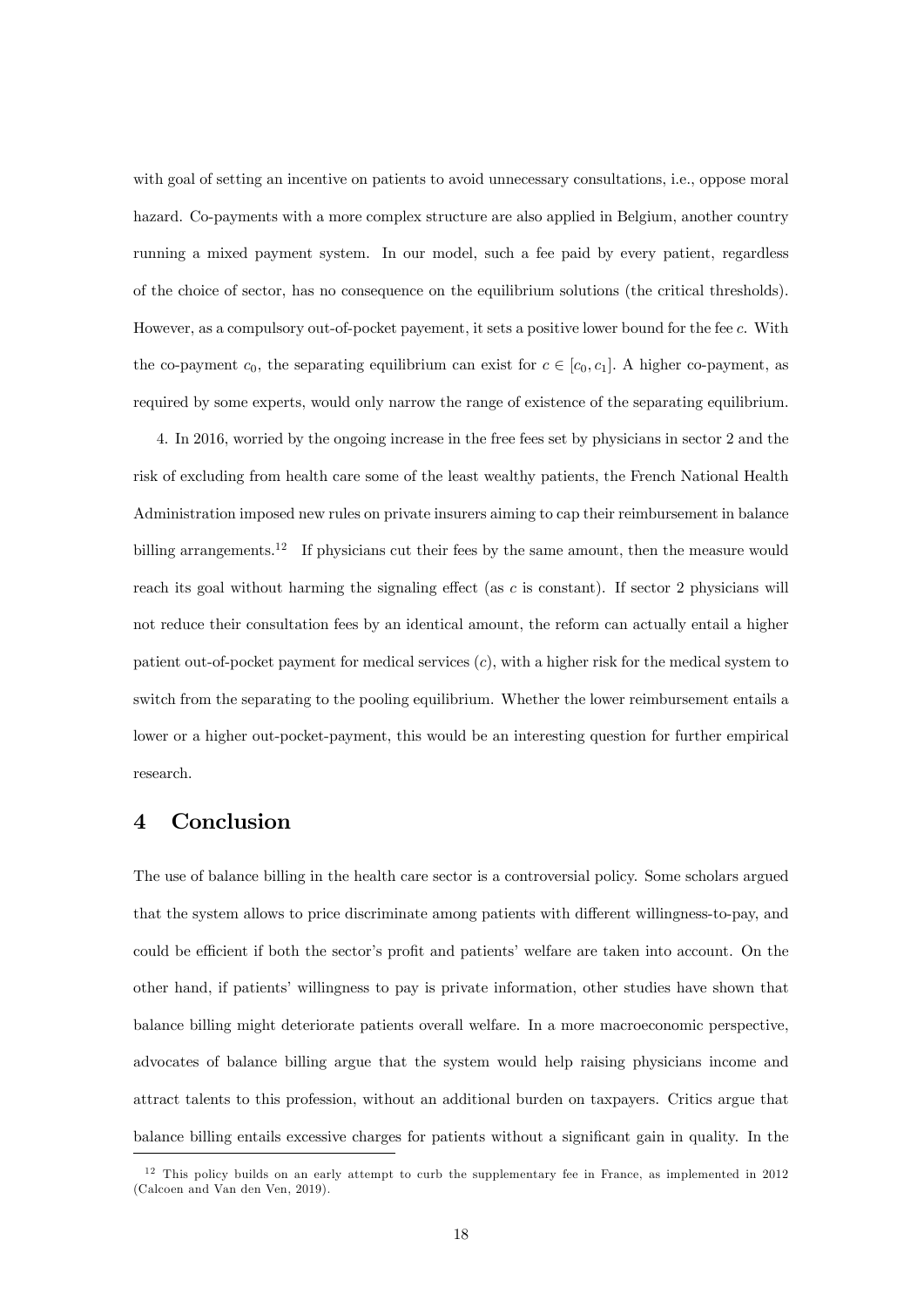extreme case, price differentiation would create a dual market for medical services that would exclude poorer patients from important cares. Given this relatively long list of disadvantages, it is somehow puzzling why variants of balance billing have a lasting existence in some rich countries, such as France, Belgium, Canada or the US (Medicare).

This paper contributes to the literature on balance billing by emphasizing the signaling properties of this mechanism, in a model that empathizes differences in patient's propensity to adhere to the treatment. Patients propensity to adhere to the treatment is private information to them. They must chose both the billing strategy (observed by the physician), and the optimal effort (unobserved). We use an original health care production function to introduce the assumption according to which physicians own effort in the patient-physician relationship depends on their beliefs about patients' adherence to the treatment. As main limitations of our analysis, this paper does not provide an analysis of the supply side of the market: physicians' choice of the sector of activity (regulated vs. unregulated), and the extra fee under the balance billing system are exogenously given. Individuals were also assumed to have the same disutility of paying the fee, regardless of their wealth.

The analysis of the equilibria has revealed that a mixed payment system, with and without balance billing, might allow to signal patients' propensity to adhere to the treatment. We have shown that a small positive fee charged under balance billing could help patients to signal their type: patients with low propensity to adhere will chose the regulated, free-of-charge sector, and patients with a high propensity to adhere will opt for the balance billing system. In this separating equilibrium, patients chose their optimal effort level, and physicians can identify the type and effort without error.

We could determine analytically the critical fee above which a pooling equilibrium, in which no patient pays the fee and physicians no longer can identify their type, can emerge. In this equilibrium, physicians are worse-off, but so are patients with a high propensity to follow the treatment, since physicians no longer can identify their type and will provide a weaker investment in the doctor-patient relationship.

It is of course a challenge to infer policy recommendations from such a stylized model, and our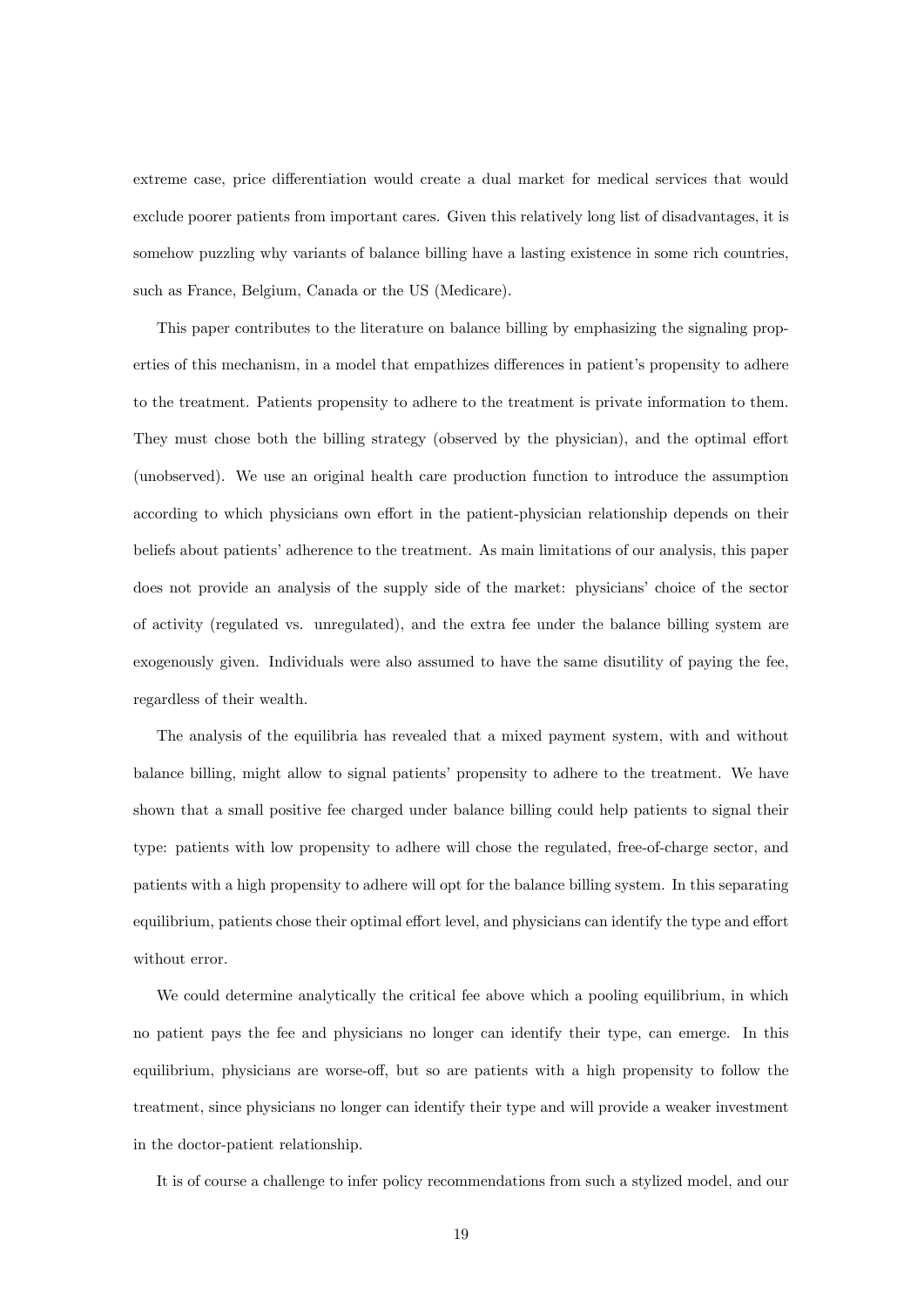conclusions should be taken with a significant degree of prudence; on the other hand, our game theoretic approach allowed us to emphasize the signaling virtues of the price mechanism in health care production. Furthermore, empirical research, which guides policymakers most of the time, predicts in general smooth responses in the output variables to policy changes; our approach can explain why sometime small changes in parameters can trigger sharp changes in expectations and behaviors.

Acknowledgement. The authors would like to thank Robert Nuscheler, Thomas McGuire,

Anastasios Dosis, Nicolas Sirven and participants to the 20th European Health Economics Work-

shop in Verona, Italy, May 17, 2019 for their suggestions and remarks that helped them to improve the quality of the paper.

### References

Arrow, K. J., 1963. Uncertainty and the welfare economics of medical care. American Economic Review, 53, 941-973.

Balsa, A. I. and McGuire T. G., 2003. Prejudice, clinical uncertainty and stereotyping as sources of health disparities, Journal of Health Economics, 22: 89-116.

Barros, P. P., and L. Siciliani, 2011. Public and private sector interface, In: *Handbook of* Health Economics. Vol. 2. Elsevier: 927-1001.

Besancenot, D. and Vranceanu R., 2017. An equilibrium search model of the French market for medical services, ESSEC Working Paper 1709.

Buller, D. B., and R. L. Street., 1992. Physician-patient relationships, In: R. S. Feldman (Eds.) Applications of Nonverbal Behavioral Theories and Research, Taylor and Francis: 119-141.

Benjamin, R. M., 2012, Medication adherence: helping patients take their medicines as directed. Public Health Reports, 127, (1): 2-3.

Calcoen, P., and Van de Ven W. P.M.M., 2019. Supplementary physicians' fees: a sustainable system? Health Economics, Policy and Law, 14, (1): 40-60.

Charles, C., A. Gafni, and Whelan T., 1997. Shared decision-making in the medical encounter: what does it mean? (or it takes at least two to tango), Social Science  $\mathcal{C}$  Medicine, 44, (5): 681-692.

Coudin E., Pla A., and Samson A. L., 2015. GPs' response to price regulation : evidence from a nationwide French reform. Health Economics, 24, (9): 1118-1130.

Clerc, I., LíHaridon, O., Paraponaris, A., Protopopescu, C. and Ventelou B., 2012. Fee-forservice payments and consultation length in general practice: a work-leisure trade-off model for French GPs. Applied Economics, 44, (25): 3323-3337.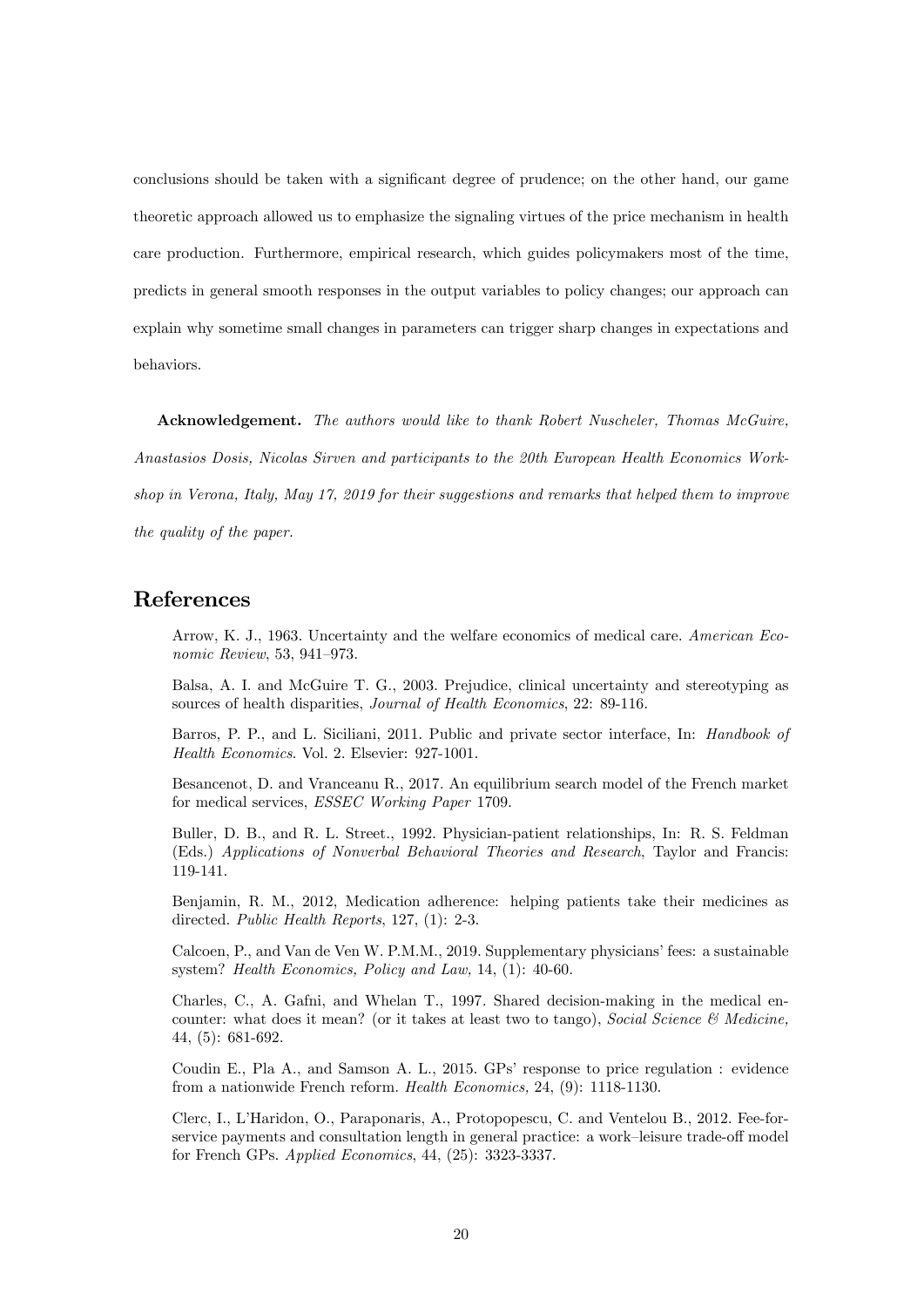Davis, M. S. 1968. Variations in patients' compliance with doctors' advice: an empirical analysis of patterns o communication. American Journal of Public Health and the Nations Health, 58, (2): 274-288.

Derksen, Frans, Jozien Bensing, and Antoine Lagro-Janssen. 2013. Effectiveness of empathy in general practice: a systematic review. British Journal of General Practice, 63: e76-e84.

DiMatteo, M. R., 2004. Variations in patients' adherence to medical recommendations: a quantitative review of 50 years of research, Medical Care, 42, (3), 200-209.

DiMatteo, M. R., Giordani, P. J., Lepper, H. S., and Croghan, T. W., 2002. Patient adherence and medical treatment outcomes a meta-analysis. Medical Care, 40, (9): 794-811.

Dormont B., and Péron M., 2016. Does health insurance encourage the rise in medical prices? A test on balance billing in France. Health Economics, 25: 1073-1089.

DREES, 2018. Les Dépenses de Santé en 2017 - Edition 2018, collection Panoramas de la Drees, Paris, 2018.

Eggleston, K., and Bir, A., 2006. Physician dual practice. Health Policy, 78, (2-3): 157-166.

Ellis, R. P., and T. G. McGuire, 1986. Provider behavior under prospective reimbursement: Cost sharing and supply, Journal of Health Economics 5.2: 129-151.

Epp M., Vining A., Collins-Dodd C., and Love E., 2000. The impact of direct and extra billing for medical services: evidence from a natural experiment in British Columbia. Social Science & Medicine, 51, (5): 691-702.

Fehr, E., and Gächter, S., 2000. Fairness and retaliation: The economics of reciprocity. Journal of Economic Perspectives, 14, (3): 159-181.

Feldman R., and Sloan F., 1988. Competition among physician, revisited. Journal of Health Politics, Policy and Law, 13: 239–261.

Fichera, E., Banks, J., Siciliani, L., and Sutton, M., 2018. Does patient health behaviour respond to doctor effort?. Journal of Economic Behavior & Organization, 156: 225-251.

Giuffrida, A., and H. Gravelle, 1998. Paying patients to comply: an economic analysis. Health Economics 7, (7): 569-579.

Glazer J., McGuire T.G., 1993. Should physicians be permitted to balance bill patients? Journal of Health Economics,  $12$  (3):  $239-258$ .

Godager, Geir, and Daniel Wiesen, 2013. Profit or patients' health benefit? Exploring the heterogeneity in physician altruism. Journal of Health Economics 32, 6: 1105-1116.

Gravelle H., Scott A., Sivey P., and Yong J., 2016. Competition, prices and quality in the market for physician consultations. Journal of Industrial Economics, 64, (1): 135-169.

Haynes R.B., 1979. Determinants of compliance: the disease and the mechanics of treatement, In: Compliance in Health Care. Eds. Haynes, R. Brian. Taylor, D. Wayne and Sackett, D.L., John Hopkins Univeristy Press: Baltimore, 49-62.

Heritage, and Maynard, D. W., 2006. Problems and prospects in the study of physicianpatient interaction: 30 years of research. Annual Review of Sociology, 32: 351-374.

Iuga, A. O., & McGuire, M. J., 2014. Adherence and health care costs. Risk Management and Healthcare Policy, 7: 35–44.

Jelovac, I., 2015. Physiciansí balance billing, supplemental insurance and access to health care, International Journal of Health Economics and Management, 15, (2): 269-280.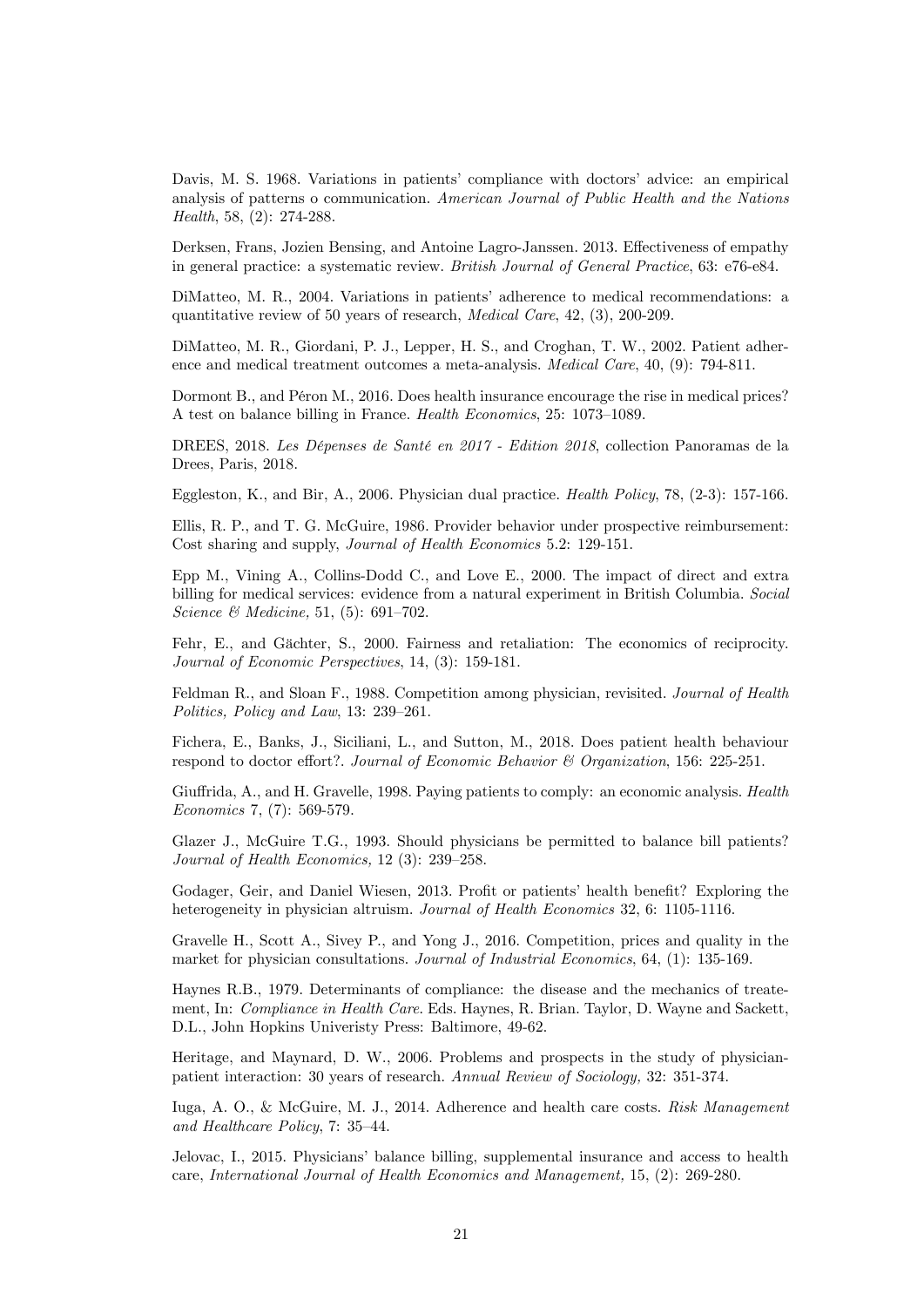Kifmann M. and Scheuer F., 2011. Balance billing: the patients' perspective. Health Economics Review,  $1(1)$ :  $1-14$ .

Kelm, Z., Womer, J., Walter, J. K., & Feudtner, C., 2014. Interventions to cultivate physician empathy: a systematic review, *BMC Medical Education*, 14, (1): 219.

Kesternich, I., H. Schumacher, and J. Winter, 2015. Professional norms and physician behavior: homo oeconomicus or homo hippocraticus?. Journal of Public Economics 131: 1-11.

Kuhn, M. and Nuscheler, R., 2013. Saving the public from the private? Incentives and outcomes in dual practice, Vienna University of Technology Working Papers in Economic Theory and Policy, No. 02/2013

Lamiraud, K., and Geoffard, P.Y., 2007. Therapeutic non-adherence: a rational behavior revealing patient preferences?, Health Economics, 16, (11), 1185-1204.

Lecluyse A., Van de Voorde C., De Graeve D., Schokkaert E., and Van Ourti T., 2009. Hospital supplements in Belgium: price variation and regulation. Health Policy, 92, (2): 276-287.

McGuire, T. G., 2000. Physician agency, In: Handbook of Health Economics., 1. Elsevier, 2000: 461-536.

McKnight R., 2007. Medicare balance billing restrictions: impacts on physicians and beneficiaries. Journal of Health Economics, 26,  $(2)$ : 326–341.

Mitchell J. B., Cromwell J., 1982. Physician behavior under the Medicare assignment option. Journal of Health Economics, 1, 245-264

Mu, C., De Abreu Lourenco, R., van Gool, K., and Hall, J., 2018. Is low-priced primary care bad for quality? Evidence from Australian general practice. Applied Economics, 5, (5): 475-491.

Parsons T., 1951. The Social System. New York: Free Press.

Savage E. and Jones G., 2004. An analysis of the General Practice Access Scheme on GP incomes, bulk-billing and consumer copayments. Australian Economic Review, 37, (1): 31-40

Simpson, S. H., Eurich, D. T., Majumdar, S. R., Padwal, R. S., Tsuyuki, R. T., Varney, J., and Johnson, J. A., 2006. A meta-analysis of the association between adherence to drug therapy and mortality. British Medical Journal, 333 (7557), 15.

Spence, M., 1973. Job Market Signaling. Quarterly Journal of Economics, 87, (3): 355-374.

Spence, M., 2002. Signaling in retrospect and the informational structure of markets, American Economic Review, 92, (3): 434-459.

Vermeire E., Hearnshaw H., Van Royen P., Denekens J., 2001, Patient adherence to treatment: three decades of research. A comprehensive review, Journal of Clinical Pharmacy and Therapeutics, 26, (5): 331-342.

Viswanathan M., Golin C.E., Jones C.D., Ashok M., Blalock S.J., Wines R.C., et al., 2012. Interventions to improve adherence to self-administered medications for chronic diseases in the United States: A systematic review. Annals of Internal Medecine, 157: 785–795.

Zuckerman S. and Holahan J., 1991. The role of balance billing in medicare physician payment reform. In Regulating Doctors' Fees: Competition, Benefits and Controls under Medicare. Edited by: HE Frech, III. AEI Press, Washington, DC: 143-169.

A FINALISER -->>>>>>>>>>>>>>>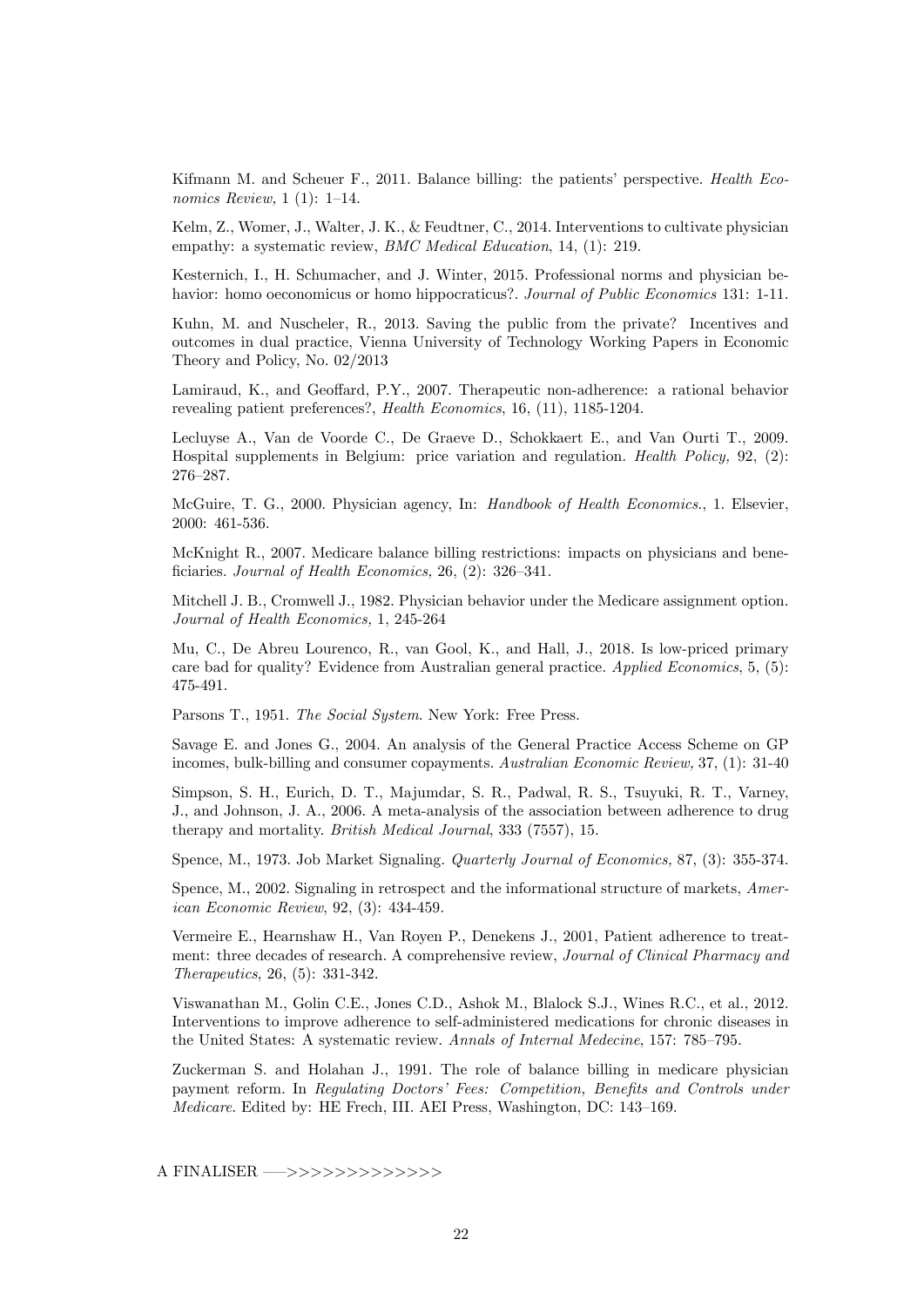## A Appendix 1. Non-existence of the pooling equilibrium  $c$

### DAMIEN JE NE COMPRENDS PLUS RIEN ICI !!!

We prove the non-existence of an equilibrium in which all pay the fee  $c$ . Physicians' beliefs are:<sup>13</sup>  $\overline{a}$ 

$$
\begin{cases}\n\Pr[\text{type 1}|c] = \mu \\
\Pr[\text{type 1}|d] = 0\n\end{cases}
$$
\n(38)

Let us start by studying the patients' optimal effort. The utility of type 1 patient is:

$$
U^{1}(e_{1}, c) = \gamma e_{1} E[e|c] - k_{1} (e_{1})^{2} - c
$$
  

$$
= \gamma e_{1} [\mu e_{1} + (1 - \mu)e_{2}] - k_{1} (e_{1})^{2} - c
$$
(A.39)

Assume first that the optimal effort of the type 2 patient is  $e_2 = 1$  and compare the utility of type  $1$  for the two feasible level of effort:  $\,$ 

$$
U^{1}(e_1, c) = \begin{cases} (\gamma - k_1) - c & \text{if } e_1 = 1 \\ -c & \text{if } e_1 = 0 \end{cases}
$$
 (40)

When type 2 patients choose effort  $e_2 = 1$ , the optimal effort of a type 1 patient is also  $e_1 = 1$ .

Let us now assume that the optimal effort of type 2 patient is  $e_2 = 0$ . The utility of the type 1 patient is then:

$$
U^{1}(e_{1}, c) = (e_{1})^{2} (\mu \gamma - k_{1}) - c
$$

Depending on the relative values of  $\mu\gamma$  and  $k_1$ , the optimal effort of the type 1 can be either 0 or 1. If  $k_1 < \mu \gamma$  (respectively  $k_1 > \mu \gamma$ ) the optimal effort of type 1 patient is  $e_1 = 1$  (respectively  $e_1 = 0$ ).

We analyze now the *existence conditions*.

Case 1.  $k_1 < \mu \gamma$ 

<sup>&</sup>lt;sup>13</sup> Note that with the alternative out-of-equilibrium beliefs, Pr[type 1|q] = 1, a type 1 patient would always find optimal to deviate. As strategy  $\phi$  would reveal his type, playing  $\phi$  allows not only to avoid the out-of-pocket payment  $c$  but also to benefit from the high physician effort.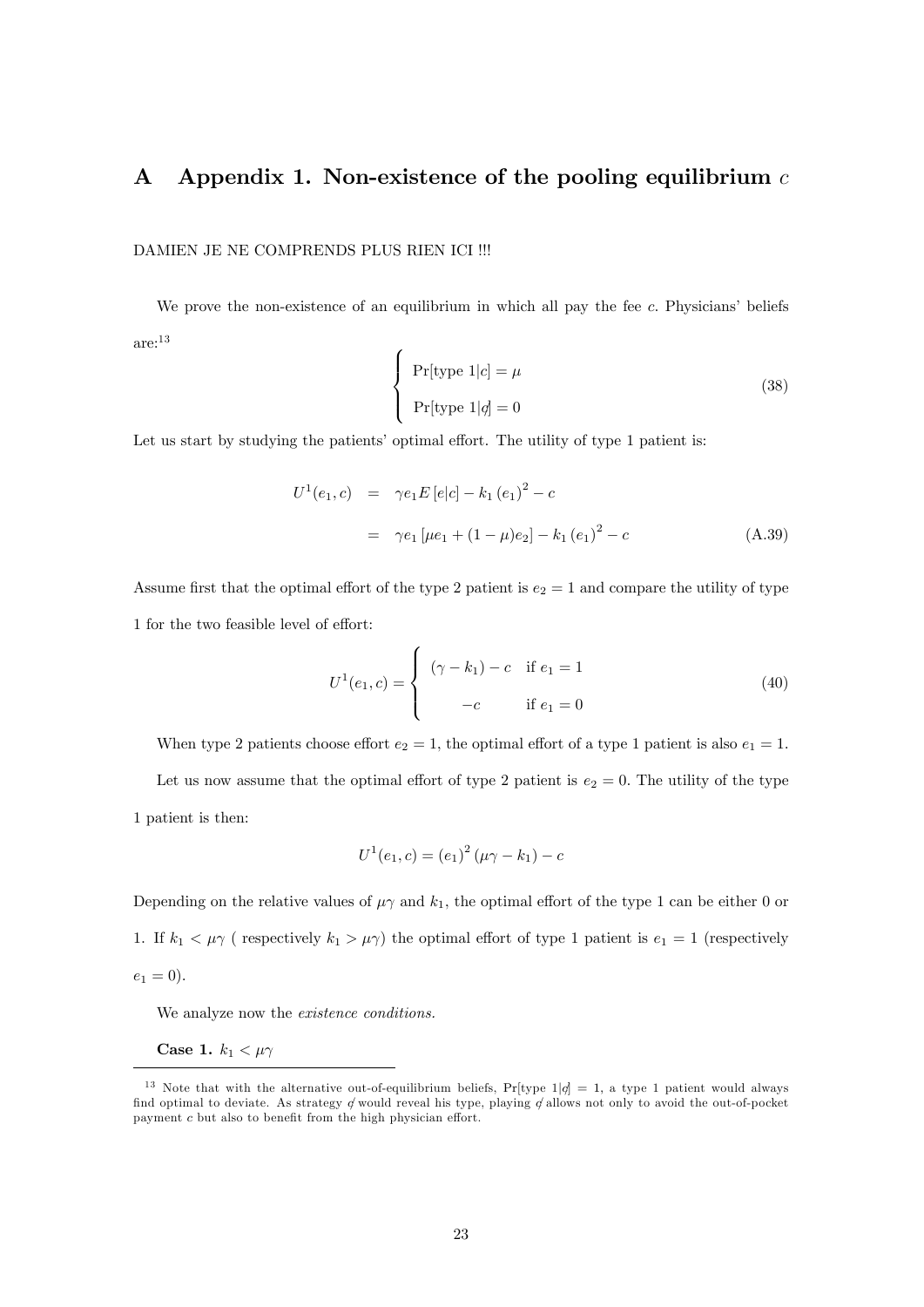In this case, the optimal effort strategy for type 1 patient is  $e_1 = 1$  whatever  $e_2$ . Consider then the type 2 patient; his utility is:

$$
U^{2}(e_{2}, c) = \gamma e_{2} E[e|c] - k_{1} (e_{2})^{2} - c
$$
  

$$
= \gamma e_{2} [\mu + (1 - \mu)e_{2}] - k_{2} (e_{2})^{2} - c
$$
(A.41)

A type 2 patient obtains a utility level  $U^2(e_2 = 1, c) = (\gamma - k_2) - c$  if he chooses the high effort level  $(e_2 = 1)$ , and utility  $U^2(e_2 = 0, c) = -c$  if  $e_2 = 0$ . Because  $k_2 > \gamma$ , in the pooling 1 equilibrium, the optimal effort of type 2 patient is  $e_2 = 0$  leading to utility:

$$
U^2(e_2 = 0, c) = -c \tag{42}
$$

However, if the type 2 patient deviates and does not pay c; physicians acknowledge that he is of the type 2. His utility is:

$$
U^{2}(e_{2},\phi) = (e_{2})^{2}(\gamma - k_{2}).
$$

Because  $(\gamma - k_2) < 0$ , his optimal effort is  $e_2 = 0$ , leading to a "deviation" utility  $U^2(0, \phi) = 0$ . Obviously, it is always optimal for type 2 to deviate:

$$
U^2(e_2 = 0, c) = -c < 0 < U^2(0, q) \tag{43}
$$

The equilibrium is impossible in the case  $k_1 < \mu \gamma$ .

Case 2. 
$$
k_1 > \mu \gamma
$$

In this case, when the type 2 patient's effort is  $e_2 = 0$ , the optimal effort of the type 1 patient is also  $e_1 = 0$ .

(a) If the optimal effort of the type 1 patient is  $e_1 = 0$ , the type 2 patient obtains utility  $U^2(e_2 = 0, c)$  if he accepts to pay c:

$$
U^{2}(e_{2}, c) = \gamma e_{2} [(1 - \mu)e_{2}] - k_{2} (e_{2})^{2} - c
$$

$$
= (e_{2})^{2} [\gamma (1 - \mu) - k_{2}] - c
$$

Because  $[\gamma(1-\mu)-k_2]<0$ , the optimal effort is  $e_2=0$  and therefore the type 1 patient must choose  $e_1 = 0$ .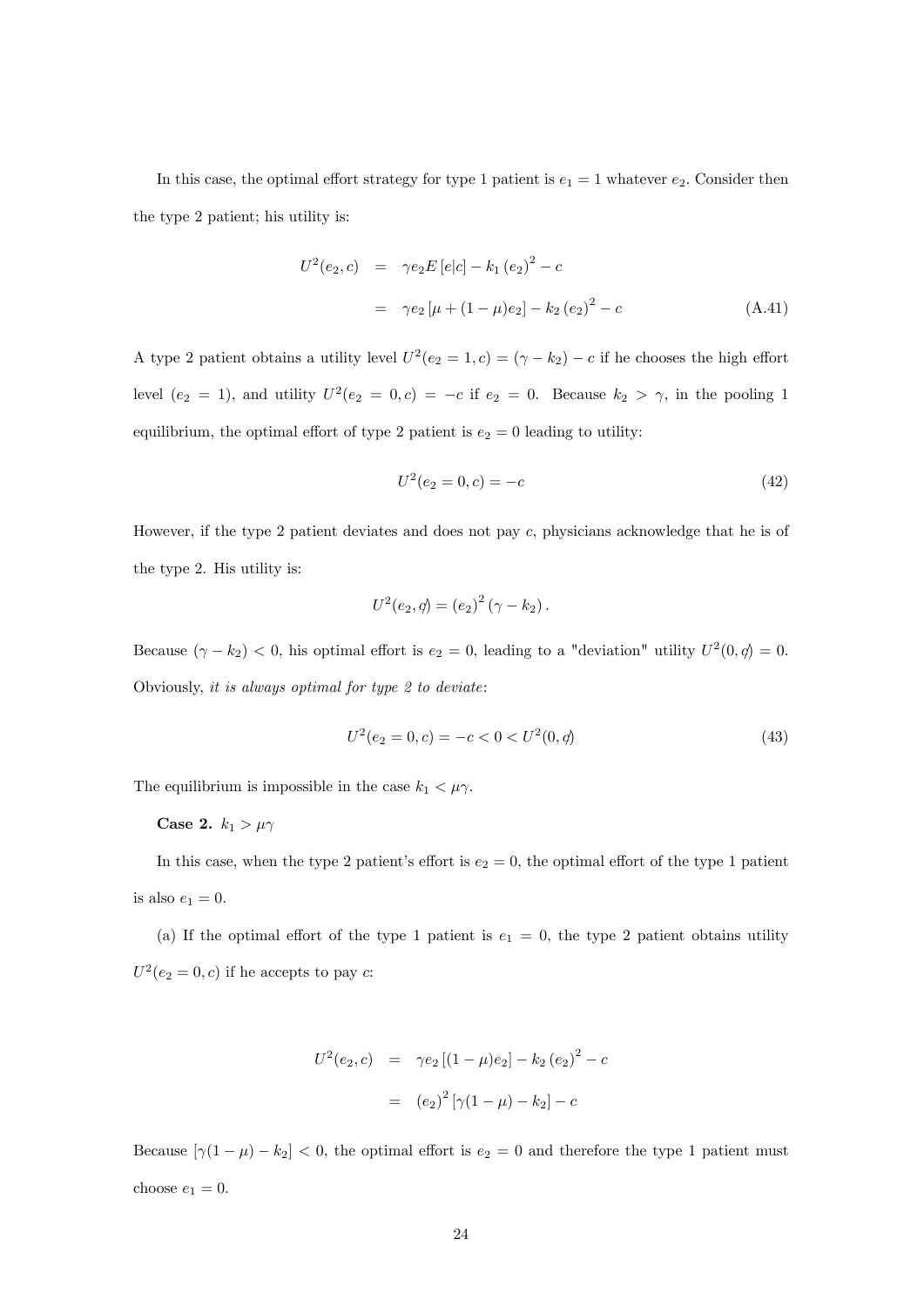#### JE NE COMPREND PLUS RIEN....

In this case,  $e_1 = e_2 = 0$  implies  $E[e|c] = 0$  and in equilibrium both type of patients reach the same utility level,  $U^{i}(e_i = 0, c) = -c$  for  $i = 1$  or 2.

It is straightforward to see that, like in case 1, the type 2 patient finds optimal to deviate and to refuse the payment  $c$ . Given the equilibrium beliefs, if the type 2 patient does not pay the supplementary fee, physicians acknowledge that he is of the type  $2$ . The utility of the type  $2$  is :

$$
U^{2}(e_2, c) = (e_2)^{2} \left[ \gamma (1 - \mu) - k_2 \right]
$$
\n(44)

and his optimal effort is  $e_2 = 0$ , leading to utility  $U^2(0, \phi) = 0$  which is higher than the equilibrium utility  $U^2(e_2, c) = -c$ . The equilibrium is impossible.

(b) If the optimal effort of the type 1 patient is  $e_1 = 1$ , type 2 patient gets utility  $U^2(e_2, c)$  if he accepts to pay c:

$$
U^{2}(e_2, c) = \gamma e_2 \left[ \mu + (1 - \mu)e_2 \right] - k_2 \left( e_2 \right)^{2} - c
$$

According to his effort level, type 2 patient gets utility:

$$
\begin{cases}\nU^2(e_2, c) = \bar{e}(1 - k_2) - c & \text{if } e_2 = \bar{e} \\
U^2(e_2, c) = -c & \text{if } e_2 = 0\n\end{cases}
$$
\n(45)

The optimal effort is thus  $e_2 = 0$  which implies the optimal effort  $e_1 = 0$  for type 1 patient and is inconsistent with the initial assumption. In this case, the equilibrium is impossible.

In case 1 and case 2, the equilibrium beliefs are inconsistent with the generalized adoption of the balance billing system, the Pooling 2 equilibrium is impossible.

### B Appendix 2. Hybrid equilibrium A

We analyze the equilibrium in which none of the type 2 patients pays the extra charge  $c$ , while type 1 patients are indifferent between paying it or not.

Let us denote by  $(1 - \nu)$  the proportion of patients 1 who pay the extra fee (v do not pay it).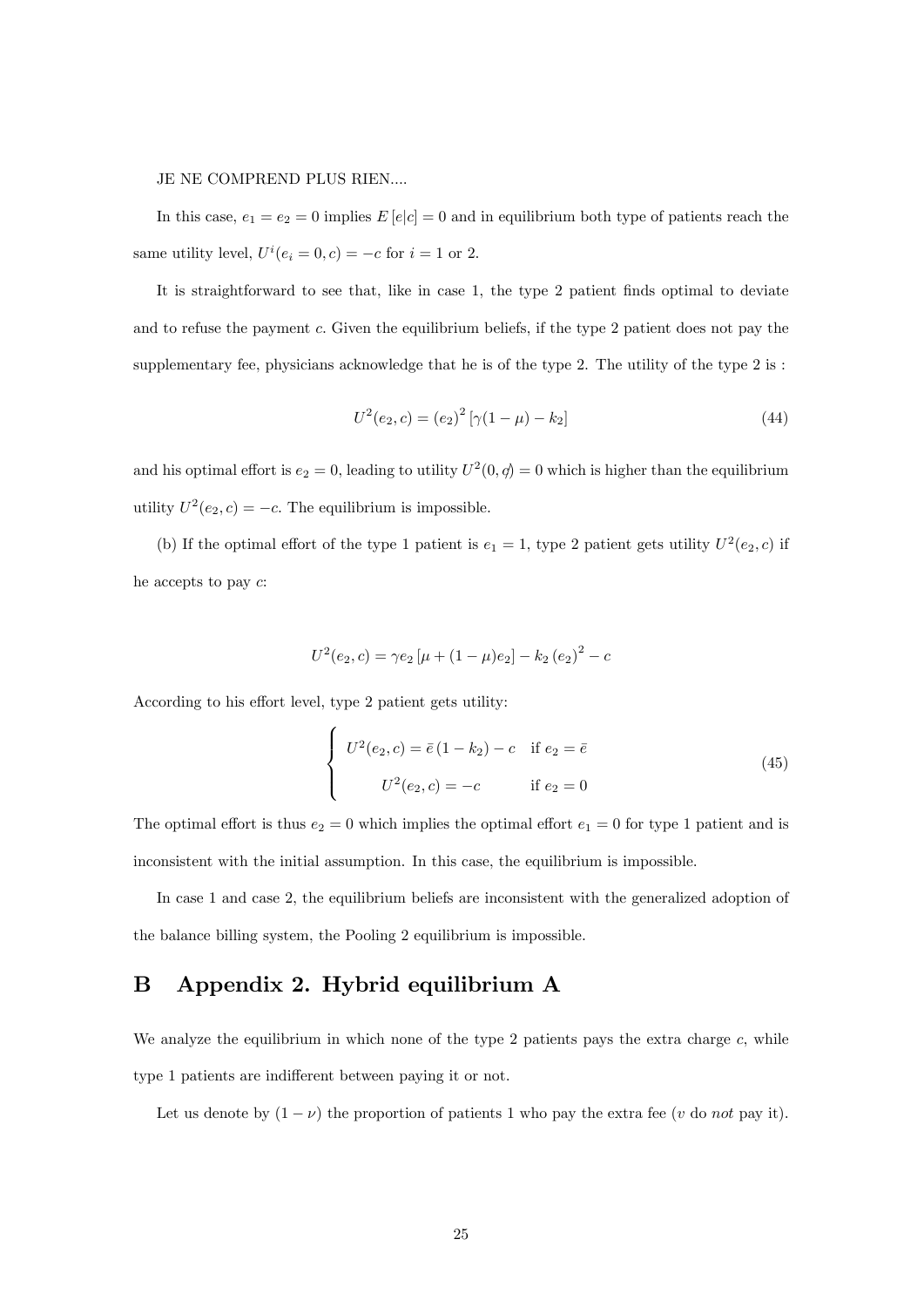Physician's beliefs are:

$$
\begin{cases}\n\Pr[\text{type 1}|c] = 1 \\
\Pr[\text{type 1}|q] = \frac{\Pr[q|\text{type 1}]\Pr[\text{type 1}]}{\Pr[q|\text{type 1}]\Pr[\text{type 1}]+\Pr[q|\text{type 2}]\Pr[\text{type 2}]} = \frac{\nu\mu}{\nu\mu + (1-\mu)}\n\end{cases}\n\tag{46}
$$

and:

$$
E[e|c] = e_1 \tag{B.47}
$$

$$
E[e|q] = \left[\frac{\nu\mu}{\nu\mu + (1-\mu)}e_1 + \frac{(1-\mu)}{\nu\mu + (1-\mu)}e_2\right]
$$
(B.48)

The optimal effort

Consider first the type 2 patient. In equilibrium, this patient does not pay (strategy  $q$ ) and his utility is:

$$
U^{2}(e_2, q) = \gamma e_2 E [e|q] - k_2 (e_2)^{2}
$$
\n(B.49)

$$
= \gamma e_2 \left[ \frac{\nu \mu}{\nu \mu + (1 - \mu)} e_1 + \frac{(1 - \mu)}{\nu \mu + (1 - \mu)} e_2 \right] - k_2 (e_2)^2.
$$
 (B.50)

If  $e_1 = 0$ , the type 2 patient utility is

$$
U^{2}(e_2, q) = (e_2)^{2} \left(\gamma \left[\frac{(1-\mu)}{\nu\mu + (1-\mu)}\right] - k_2\right)
$$

and, because  $\gamma \frac{(1-\mu)}{\nu \mu + (1-\mu)} < \gamma < k_2$ , his optimal effort is  $e_2 = 0$ .

If  $e_1 = 1$ , the type 2 patient utility is:

$$
U^{2}(e_2, q) = \gamma e_2 \left[ \frac{\nu \mu}{\nu \mu + (1 - \mu)} + \frac{(1 - \mu)}{\nu \mu + (1 - \mu)} e_2 \right] - k_2 (e_2)^2
$$

taking the effective values:

$$
U^{2}(e_2, q) = \begin{cases} 0 & \text{if } e_2 = 0\\ (\gamma - k_2) < 0 \quad \text{if } e_2 = 1 \end{cases} \tag{51}
$$

In this case too, the optimal effort for type 2 patient is  $e_2 = 0$ .

We conclude that, in this equilibrium, the type 2 patient has a dominant effort strategy,  $e_2 = 0$ . His equilibrium utility is  $U^2(e_2 = 0, \phi) = 0$ .

We turn not to analyzing the optimal choice of the type 1 patient. In this mixed strategy situation, he/she must be indifferent between paying or not the fee  $c$ .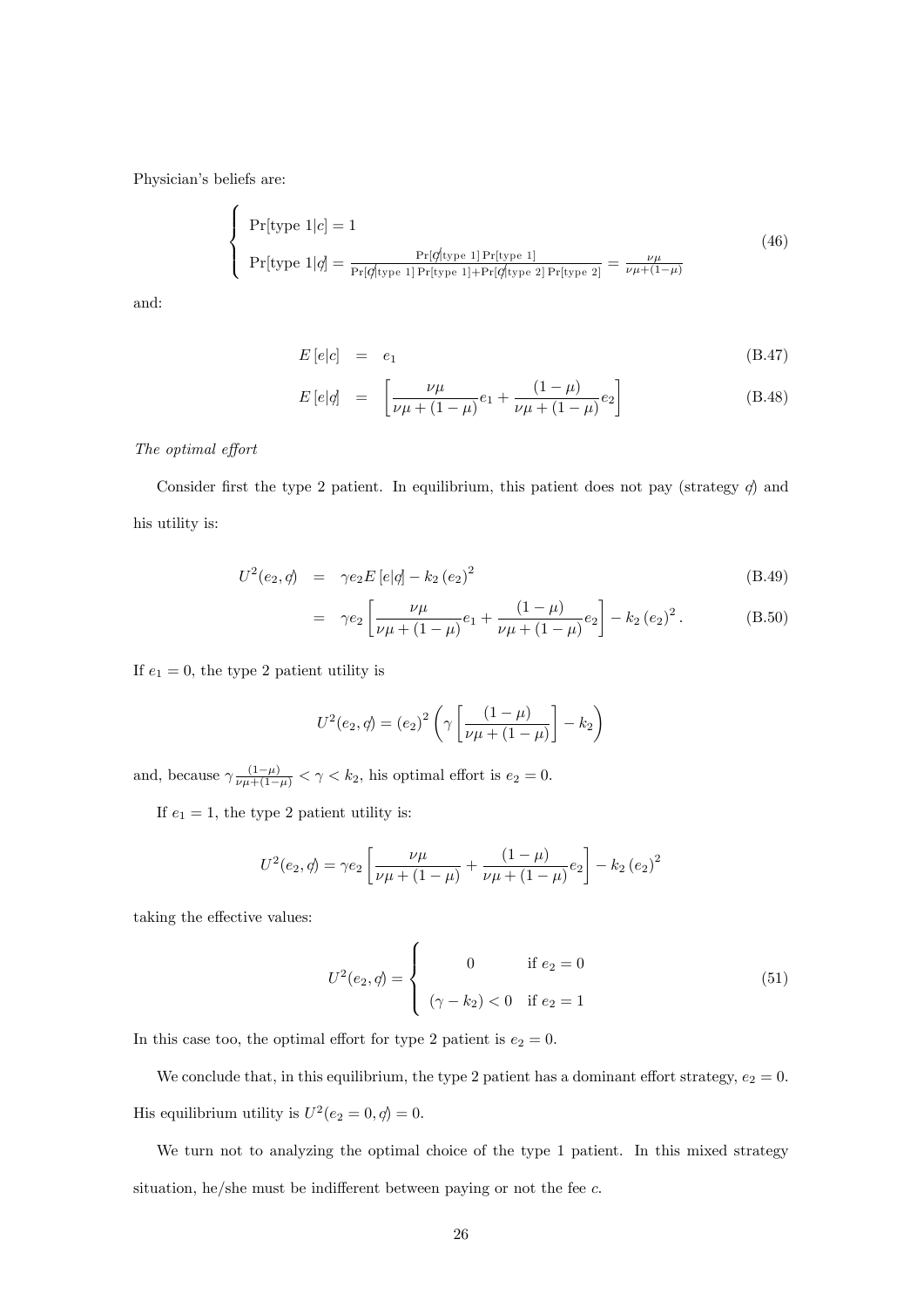If he/she pays c, his/her type is detected and his/her utility is  $U^1(e_1, c) = (\gamma - k_1)(e_1)^2 - c$ ; the optimal effort is  $e_1 = 1$  leading to effective utility  $U^1(e_1 = 1, c) = (\gamma - k_1) - c$ .

If he/she does not pay (*d*), his/her utility is (recall that  $e_2 = 0$ ):

$$
U^{1}(e_{1}, q) = \gamma e_{1} E [e|q] - k_{1} (e_{1})^{2}
$$
  
=  $(e_{1})^{2} \left( \gamma \left[ \frac{\nu \mu}{\nu \mu + (1 - \mu)} \right] - k_{1} \right)$  (B.52)

The optimal effort is therefore:

$$
\begin{cases}\ne_1 = 1 & \text{if } \left(\gamma \left[\frac{\nu \mu}{\nu \mu + (1 - \mu)}\right] - k_1\right) > 0 \\
e_1 = 0 & \text{if } \left(\gamma \left[\frac{\nu \mu}{\nu \mu + (1 - \mu)}\right] - k_1\right) < 0\n\end{cases}
$$
\n(53)

The resulting effective utilities are:

$$
\begin{cases}\n\left(\gamma \left[\frac{\nu \mu}{\nu \mu + (1 - \mu)}\right] - k_1\right) > 0 \Leftrightarrow U^1(e_1 = 1, q) = \left(\gamma \left[\frac{\nu \mu}{\nu \mu + (1 - \mu)}\right] - k_1\right) \\
\left(\gamma \left[\frac{\nu \mu}{\nu \mu + (1 - \mu)}\right] - k_1\right) < 0 \Leftrightarrow U^1(e_1 = 0, q) = 0\n\end{cases} \tag{54}
$$

The existence conditions

• Case 
$$
\left(\gamma \left[\frac{\nu \mu}{\nu \mu + (1-\mu)}\right] - k_1\right) < 0
$$
 ou  $\gamma \left[\frac{\nu \mu}{\nu \mu + (1-\mu)}\right] < k_1 < \gamma$ .

In this case,  $e_1 = 0$ . The type 1 patient must be indifferent between paying or not.

ON AVAIT DIT "Because  $U^1(e_1 = 0, q) = 0$  and  $U^1(0, c) = -c$ , this equilibrium is impossible." DAMIEN ?? ICI CA CHANGE ??  $U^1(0, q) = 0$  and  $U^1(e_1 = 1, c) = (\gamma - k_1) - c$ . C'est bien POSSIBLE POUR  $c = (\gamma - k_1)$ ?? (une simple droite) // mais c'est quoi v ??

ON TROUVAIT AVANT QUE C'EST IMPOSSIBLE.

• Case 
$$
\left(\gamma \left[\frac{\nu \mu}{\nu \mu + (1 - \mu)}\right] - k_1\right) > 0
$$
 ou  $k_1 < \gamma \left[\frac{\nu \mu}{\nu \mu + (1 - \mu)}\right]$ .

In this case, the optimal effort is  $e_1 = 1$ .

Firstly we notice that the type 2 patient has no incentive to deviate. If he pays  $c$  and is taken for type 1 doing effort 1, his utility is :

$$
U^{2}(e_2, c) = \gamma e_2 - k_2 (e_2)^{2} - c.
$$
\n(55)

This utility is equal to  $-c$  if  $e_2 = 0$  and takes value  $\gamma - k_2 - c < -c$  if  $e_2 = 1$ . The optimal effort is then  $e_2 = 0$  and the utility  $U^2(e_2 = 0, c) = -c < 0 = U^2(e_2 = 0, d)$ . Paying c is suboptimal.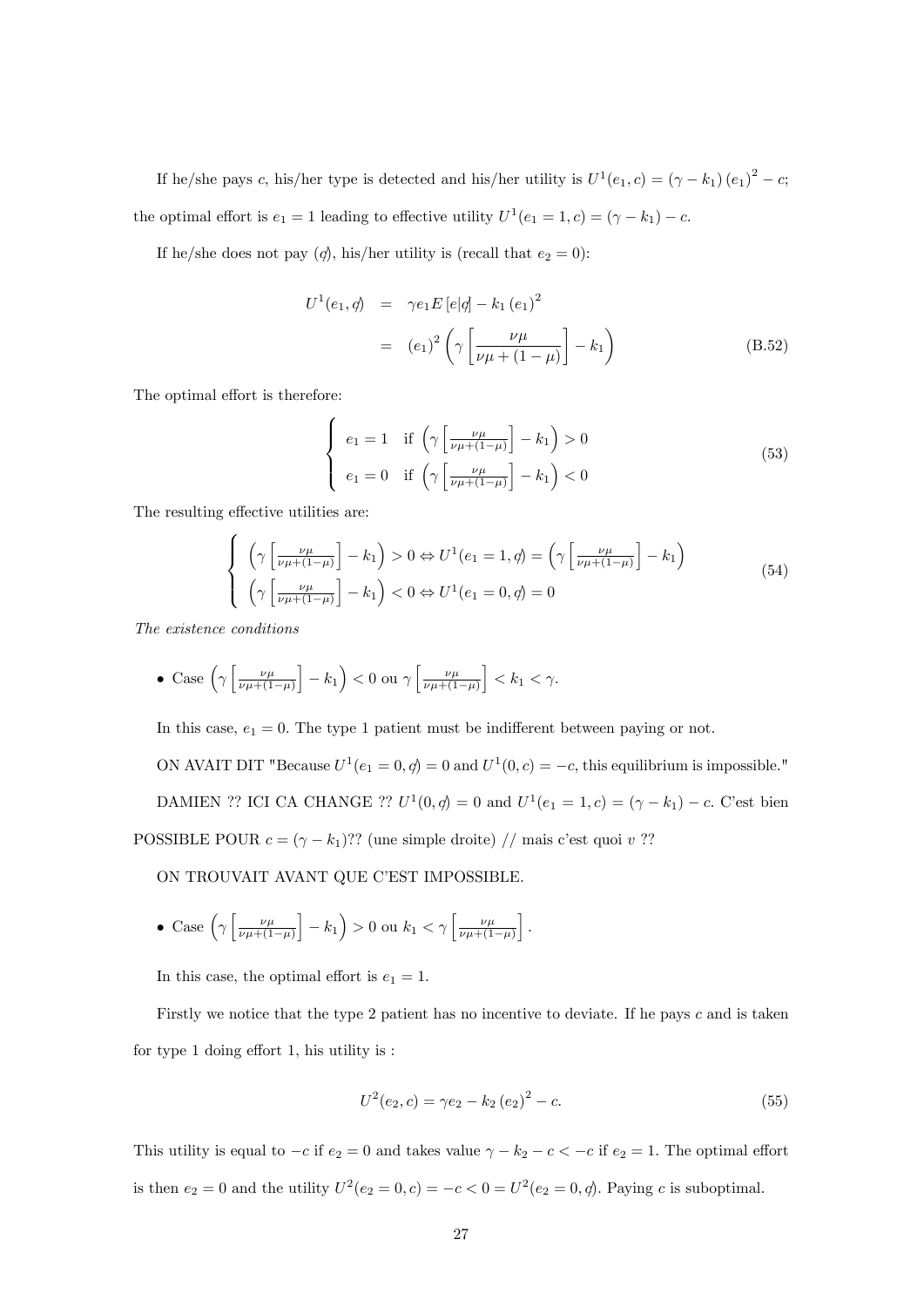As already mentioned, in this equilibrium, the type 1 patient must be indifferent between paying or not:

$$
U^{1}(e_{1} = 1, q) = U^{1}(e_{1} = 1, c)
$$
\n(B.56)

$$
\left(\gamma \left[\frac{\nu \mu}{\nu \mu + (1 - \mu)}\right] - k_1\right) = (\gamma - k_1) - c \tag{B.57}
$$

This condition implicitly defines  $\nu$  depending on the parameters.

$$
\left(\frac{\nu\mu}{\nu\mu + (1-\mu)}\right) = \frac{\gamma - k_1 - c}{\gamma} \tag{B.58}
$$

$$
\frac{(1-\mu)}{\nu\mu} = \frac{\gamma}{\gamma - k_1 - c} - 1
$$
 (B.59)

$$
\frac{(1-\mu)}{\nu\mu} = \frac{k_1+c}{\gamma - k_1-c}
$$
 (B.60)

$$
\nu = \frac{(1-\mu)\gamma - k_1 - c}{\mu k_1 + c}
$$
 (B.61)

which is a monontonic decreasing function in c. We check the conditions for which  $\nu \in [0, 1]$ .

$$
\frac{(1-\mu)\gamma - k_1 - c}{\mu} > 0 \Leftrightarrow c < c_1 = (\gamma - k_1)
$$
\n(62)

and

$$
\frac{(1-\mu)\gamma - k_1 - c}{\mu} < 1 \Leftrightarrow c > (1-\mu)\gamma - k_1 \tag{63}
$$

QUID DE  $k_1 < \gamma \left[ \frac{\nu \mu}{\nu \mu + (1-\mu)} \right]$ i ????

The equilibrium is feasible for an out-of-pocket payment  $c$  in the range  $[c_2, c_1]$ .

In Figure 1, the hybrid equilibrium is situated WHERE ??? Une bande diagonale ?

Recall that  $\nu$  is the frequency of the patients who do not pay c. Eq. (61) defines a decreasing relationship between  $\nu$  and  $c$ . In other words, for a high out-of-pocket payment  $(c)$ , the equilibrium number of type 1 patients who refuse to pay the fee decreases.

[DAMIEN, je me trompe ??? On disait líenvers avant, quíil est instable !!! Mais si, il est stable ! Faut-il le mettre dans le texte ??? Puisqu'il est stable !